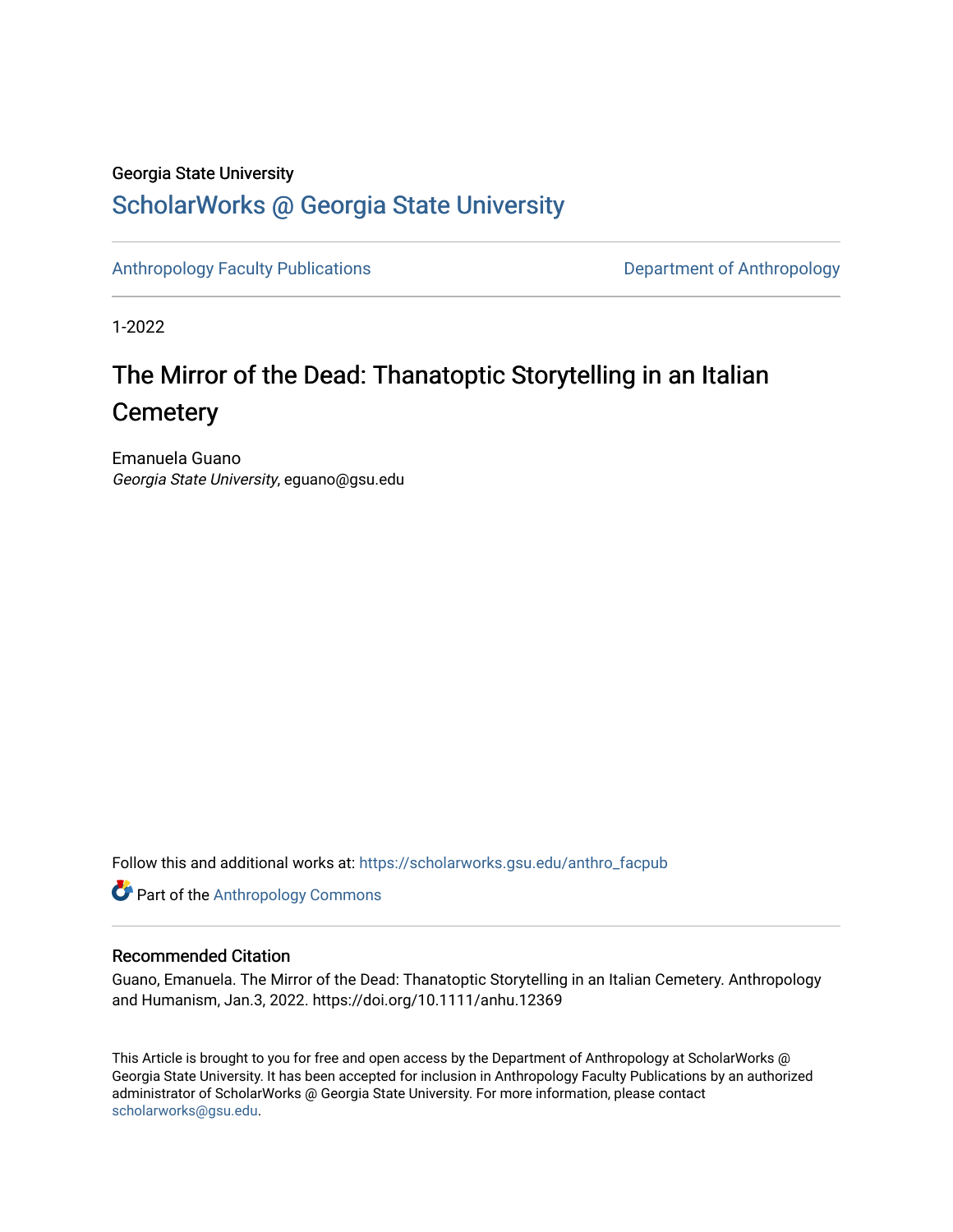### **Emanuela Guano**

## **The Mirror of the Dead: Thanatoptic Storytelling in an Italian Cemetery**

*Anthropology and Humanism* **Jan 3, 2022; DOI: 10.1111/anhu.12369**

#### **Summary**

As the contemplation of death, thanatopsis is the attempt to come to terms with mortality; in the contemporary world, dark heritage and tourism have become main conduits for this practice. This paper draws on ethnographic research conducted in Genoa's Staglieno monumental cemetery between 2016 and 2019 to examine the events--poetic readings, guided walking tours, and outdoor theater performances--that have become popular against the backdrop of the local tourist industry and its economy of cultural experiences; its goal is to explore the strategies through which the evocative power of storytelling promotes the contemplation of mortality. Drawing on Heidegger (1962), I argue that the narrations shared during these events grant the dead a temporary Dasein: a "being there" that interrupts the silence of death, even though only for a moment. I conclude that the poets, the volunteers, and the theater troupes active in Staglieno use their storytelling practices as a narrative mirror through which they merge the spaces of life with those of death, thus providing their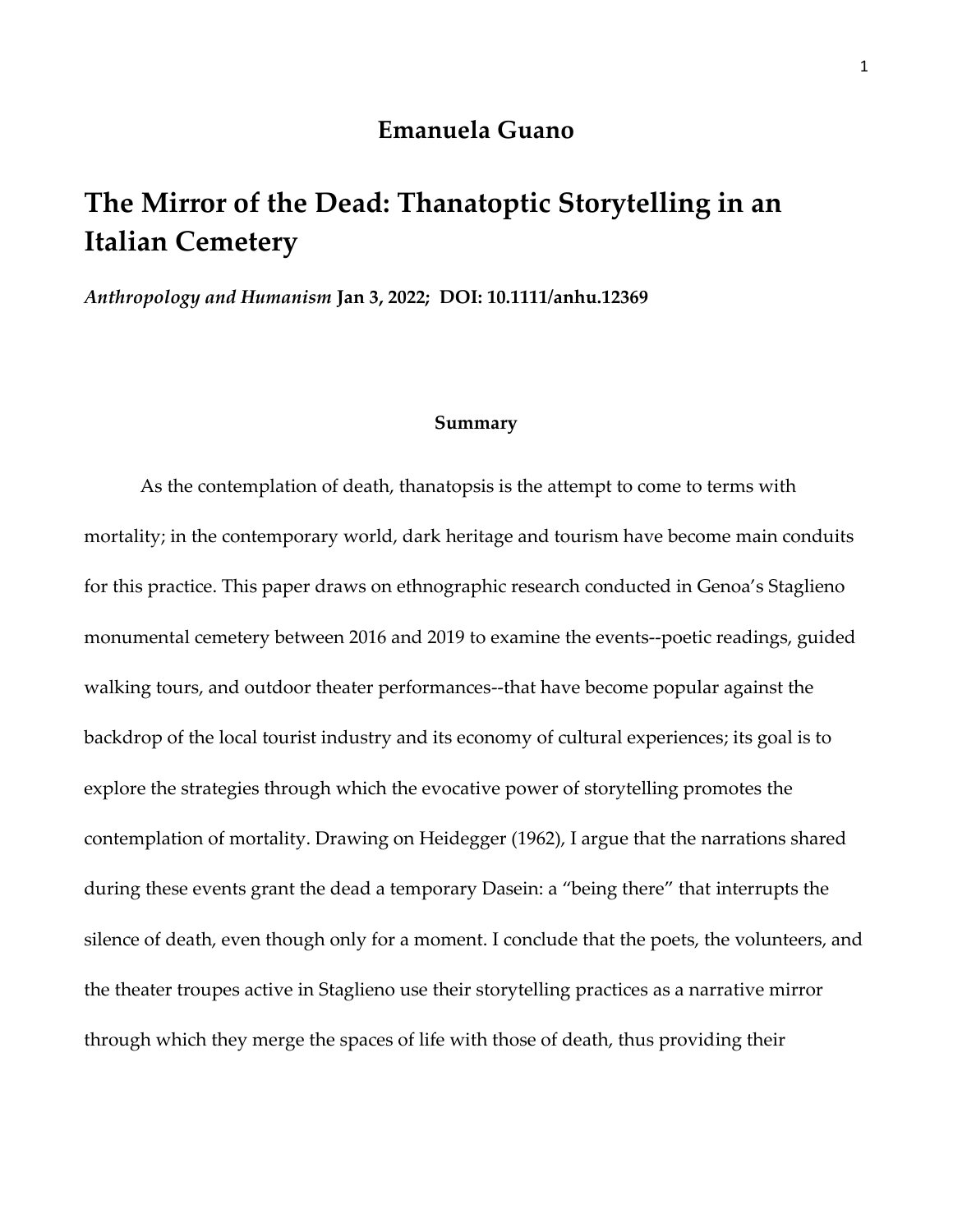audiences with the opportunity to reflect upon their common humanity and their shared mortality.

Thanatopsis; Dark Heritage & Tourism; Narrative; Cemeteries; Italy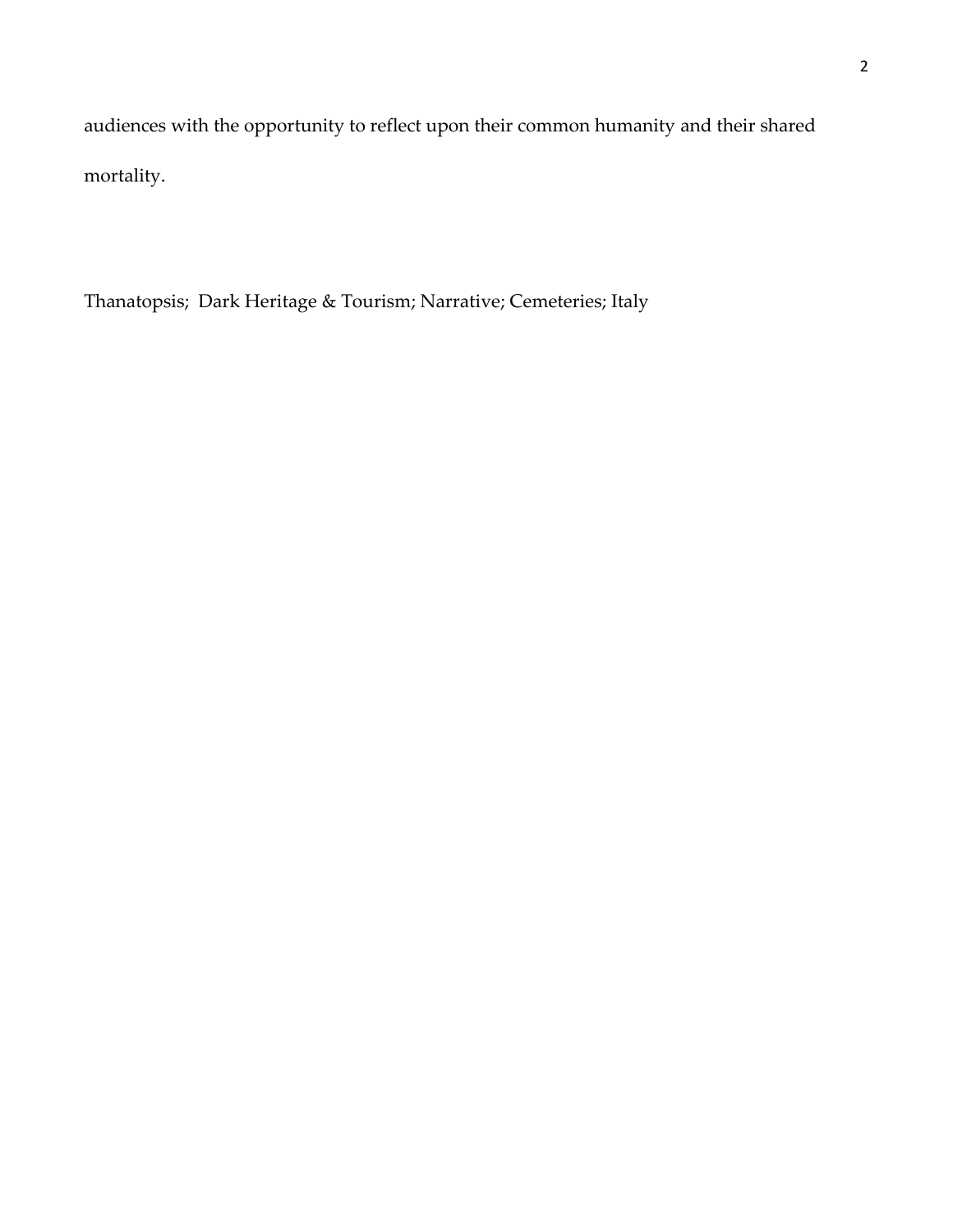#### **Emanuela Guano**

# **The Mirror of the Dead: Thanatoptic Storytelling in an Italian Cemetery**

"I wed Count Navigato, native of Genoa./We went to Rome. He poisoned me, I think./ Now in the Campo Santo overlooking/The sea where young Columbus dreamed new worlds,/See what they chiseled: "*Contessa Navigato/Implora eterna quiete* [implores eternal rest]." Standing in the center of Genoa's Staglieno monumental cemetery, an actress is impersonating Dora Williams, a character from Edgar Lee Master's *Spoon River Anthology* (2007[1915]). <sup>1</sup> She is performing as part of an event that, entitled *Stories and Poems at Sunset*, is offered free of charge to Genoa's publics. While tourism to Staglieno is still quite limited, since the early 2000s events such as this have become increasingly frequent; addressing local audiences, they are staged by individuals and small groups who tell stories about the dead against the backdrop of this cemetery's sumptuous statuary and its family chapels. <sup>2</sup> Be they wealthy or poor, since the mid-1800s the majority of Genoa's residents have been buried in Staglieno, and a stroll through its alleys is tantamount to a walk through this city's past. This is why Staglieno is locally known as the "mirror of Genoa's history."<sup>3</sup>

The idea of this cemetery as Genoa's looking glass dates back to Staglieno's very inception. In the 19<sup>th</sup> century, it was customary for Europe's large graveyards to engage in a "binary correspondence" with the cities they served (Malone 2017, 82). If Staglieno's silhouette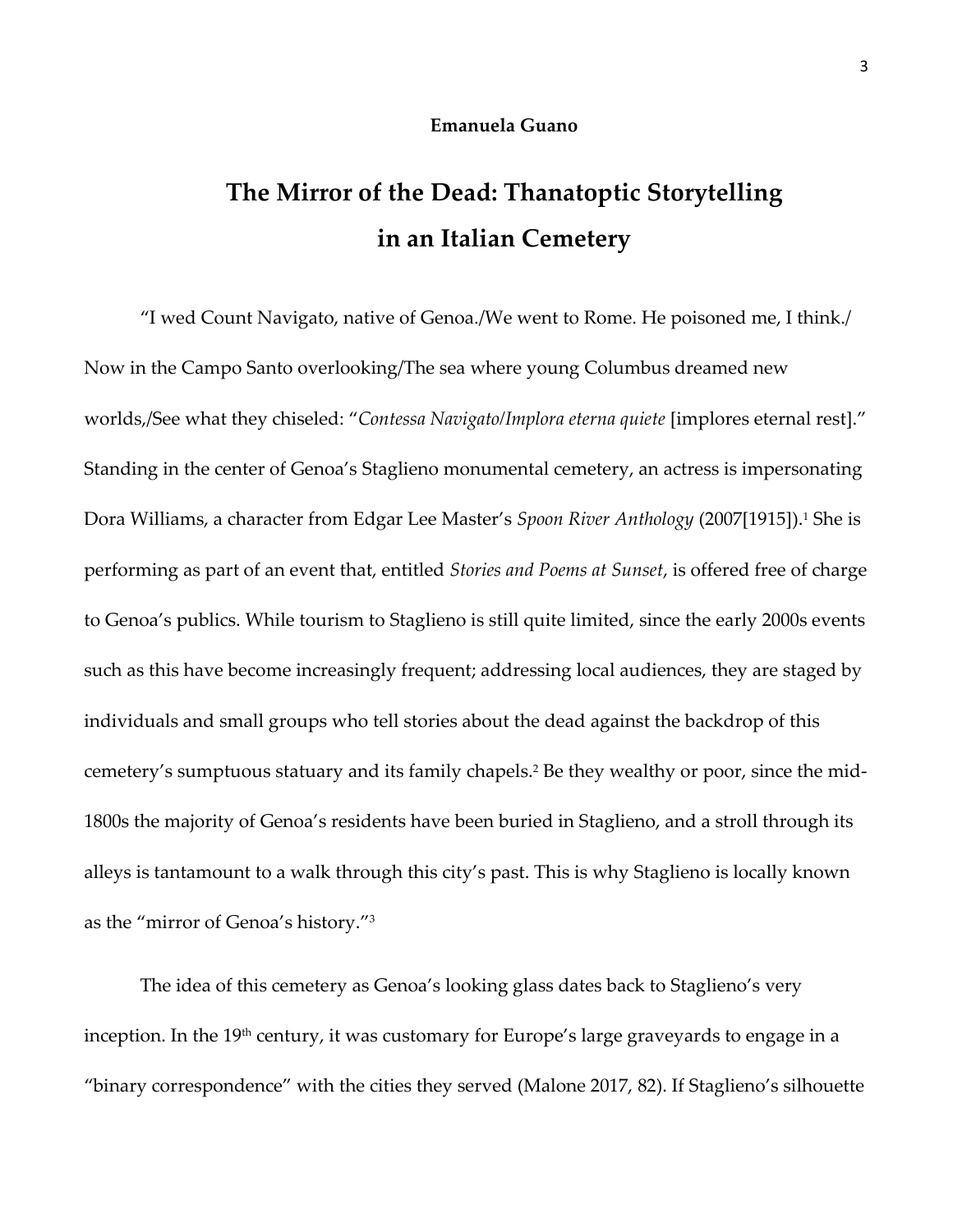resembles the shape of the Genoa of the 1800s, 4 it is because its architects Carlo Barabino and Giovanni Battista Resasco planned it as the city of the dead—or, as Foucault (1986, 6) put it, the "other city, where each family possesses its dark resting place." In those years, the competition between the local aristocracy and this city's rising bourgeoise comprised of professionals, entrepreneurs, and administrators led to a proliferation of monumental tombs and marble statuary that, abiding by the tenets of bourgeois realism, engaged in the secularized celebration of the values and the virtues of the deceased (Malone 2017; Sborgi 1996). [Fig. 1] This monumentalization process turned the cemetery into a Grand Tour destination and a site where the local oligarchy would practice seeing and being seen against the backdrop of their sumptuous family graves (Sborgi 1996; Malone 2017).<sup>5</sup>

Contemporary Genoese do not go to Staglieno to see and be seen; instead, their purpose in visiting this cemetery is usually to pay respect at the graves of their loved ones. In the 1990s, however, Genoa began establishing its reputation as a city of culture to be enjoyed not only by visitors from other parts of Italy and the world, but also and just as importantly by residents (Guano 2017). This process entailed, among others, the creation of local heritage by assembling materialities and stories into "a mirror to the present" (Harrison 2013, 4). It is to behold this mirror that nowadays groups of residents occasionally walk through Staglieno's alleys, listening to stories about their fellow Genoese of the past: the artists, the aristocrats, the patriots, the entrepreneurs, and the ordinary folks who once lived in Genoa and now rest in its "other city."<sup>6</sup> At times, the events commemorating Staglieno's dead are staged by poets who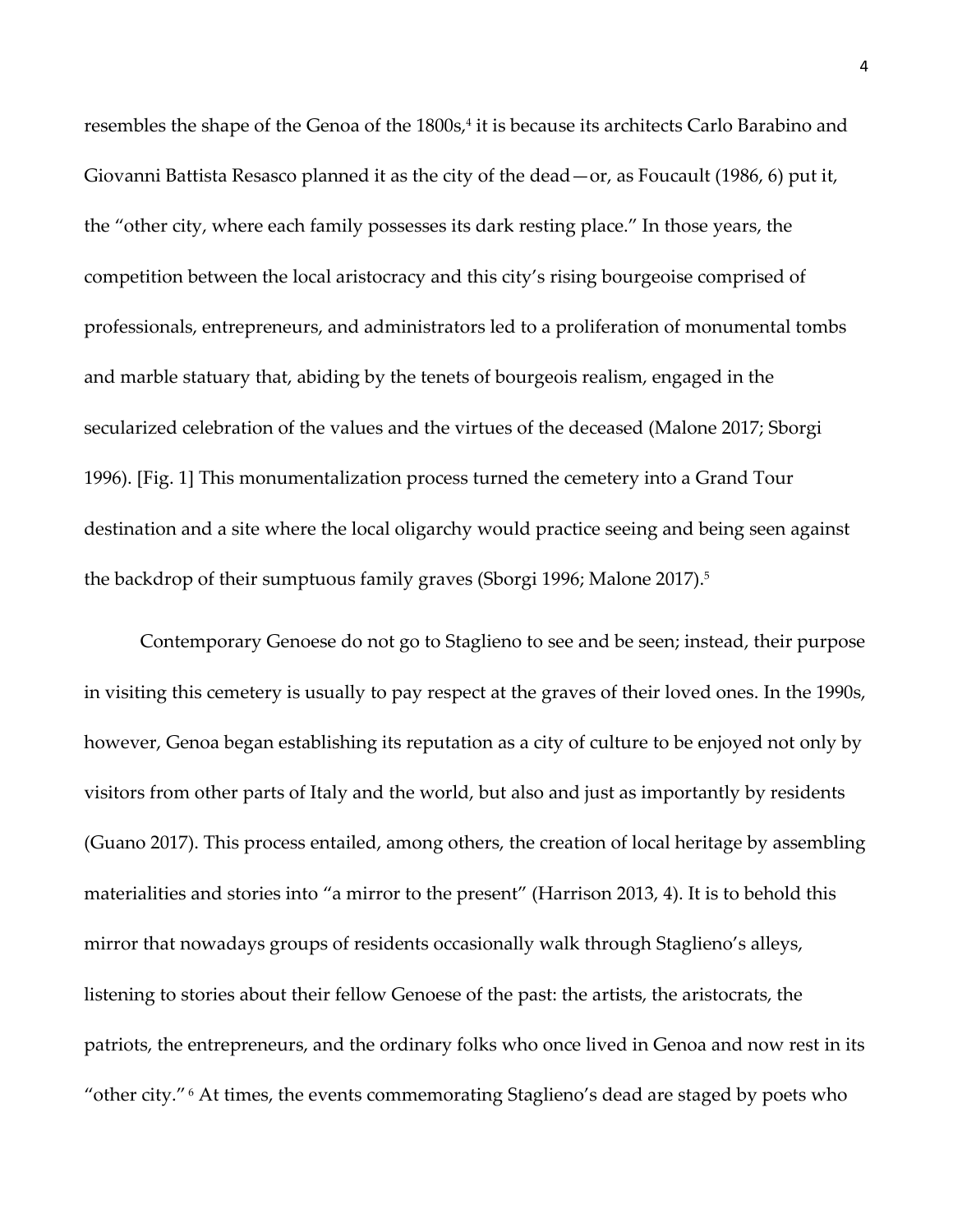move from grave to grave, reading out loud excerpts from poems and novels that celebrate this cemetery. A different kind of tours is led by volunteers who rescue tombs from the weeds and life stories from oblivion to share them with their audiences. Theater troupes, instead, give the dead a semblance and a voice through which they can address the living. Offered free of charge, events such as these usually intensify in late spring, when the weather is pleasant.<sup>7</sup> Advertised in Genoa's newspaper and in local social media circles, they are attended by those Genoese who are willing to trade their wariness of death for the promise of a culturally enriching afternoon.

Yet this paper does not focus on the visitors, but rather on the individuals who organize and facilitate these events. In my previous work, I showed how, since the 1990s, educated members of Genoa's middle classes have created niches of self-employment in this city's rising cultural tourist industry. As habitual consumers of urban heritage, walking tour guides, event organizers, artisans, and antique sellers rely on their cultural capital, interests, and talents to help turn Genoa into an object of aesthetic consumption for residents and tourists alike (Guano 2017). This paper explores how, at times, the individuals whose practices contribute to shaping cultural tourism are not motivated by the need to earn a living but rather by personal interests such as their love for art and the thrill of discovery. Drawing on 12 months of ethnographic research conducted between 2016 and 2019, $^{\rm 8}$  in what follows I explore how the poets, theater troupes, and volunteers active in Staglieno seek to facilitate the contemplation of mortality through the evocative power of storytelling. The tales they share, I suggest, strive to grant the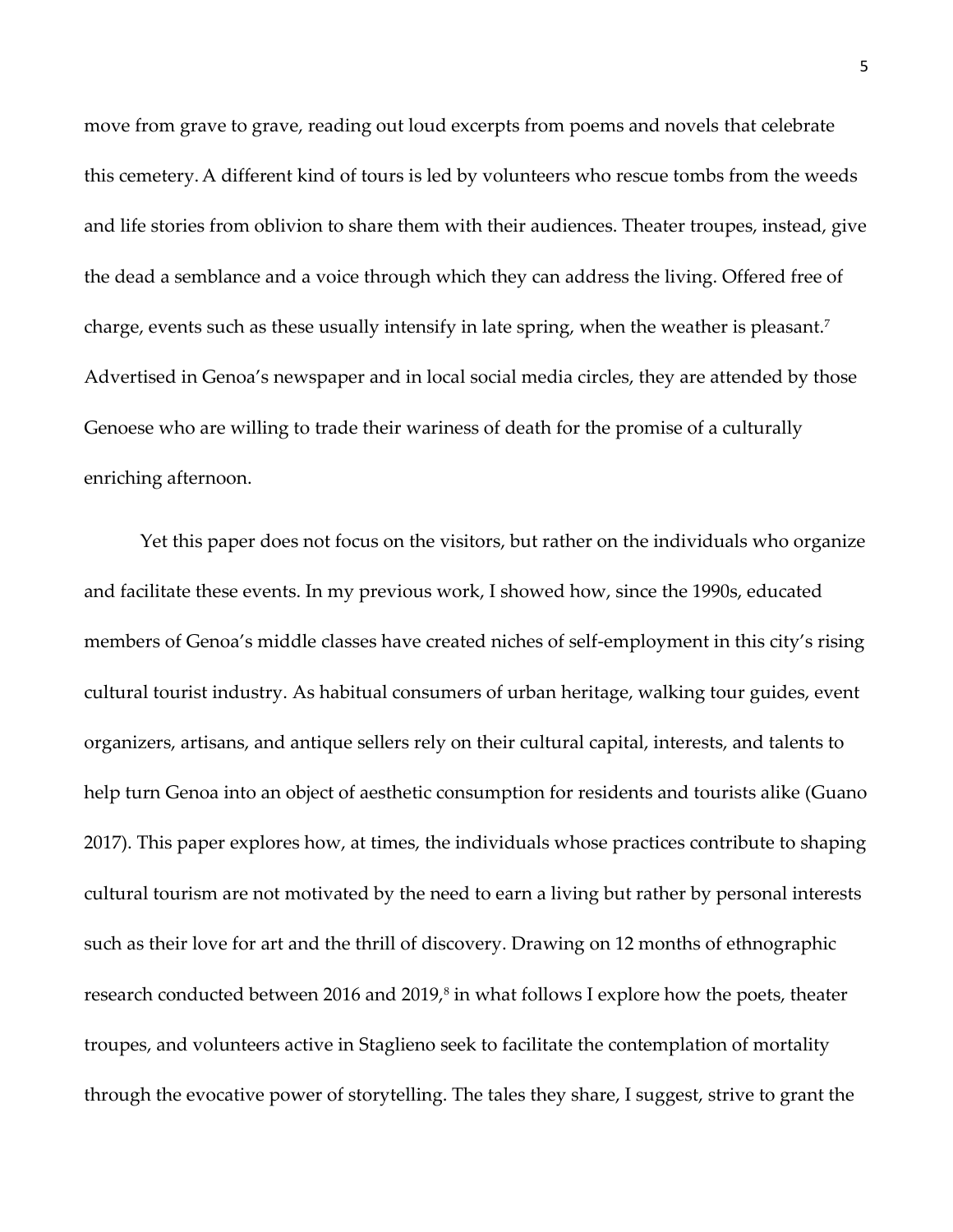dead a temporary Dasein: a "being there" (Heidegger 1962) that interrupts their silence, even though only for a moment. I conclude that Staglieno's event organizers use their storytelling practices to reinscribe this cemetery's role as a mirror not just to the city, but also to audiences willing to engage the mystery of death.

#### **Sharing Stories on the Threshold of Death**

Known as thanatopsis, in Europe the contemplation of mortality through the death of others goes back at least to the Middle Ages. In the face of the rising medicalization of the dying process, in the 1800s Romantic travelers drew on art and literature to intensify their thanatoptic experiences (Seaton 1996, 236; Stone 2011, 23). A century later, however, death became hidden from public sight (Ariѐs 1991; Ruin 2019; Stone 2012). This is when, known as dark tourism or thanatourism, travel to burial and disaster sites turned into a main venue of thanatopsis, thus allowing people to continue to entertain the notion of death in the face of its sequestration (Mellor and Shilling 1993; Seaton and Lennon 2012; Sharpley and Stone 2009; Stone 2011; 2012; Walter 2009; Winter 2012). Staglieno underwent a similar trajectory: after becoming an object of proactive avoidance at the hands of death-wary 20<sup>th</sup> century publics, in the early 2000s it began to resume its role as a thanatoptic destination.<sup>9</sup>

Conjuring impressions of lives that are no more and memories that have given way to historical reconstructions, since the onset of modernity cemeteries have often become *lieux de mémoire* from where to imagine the past (Nora 1989). As phantomic spaces potentially hosting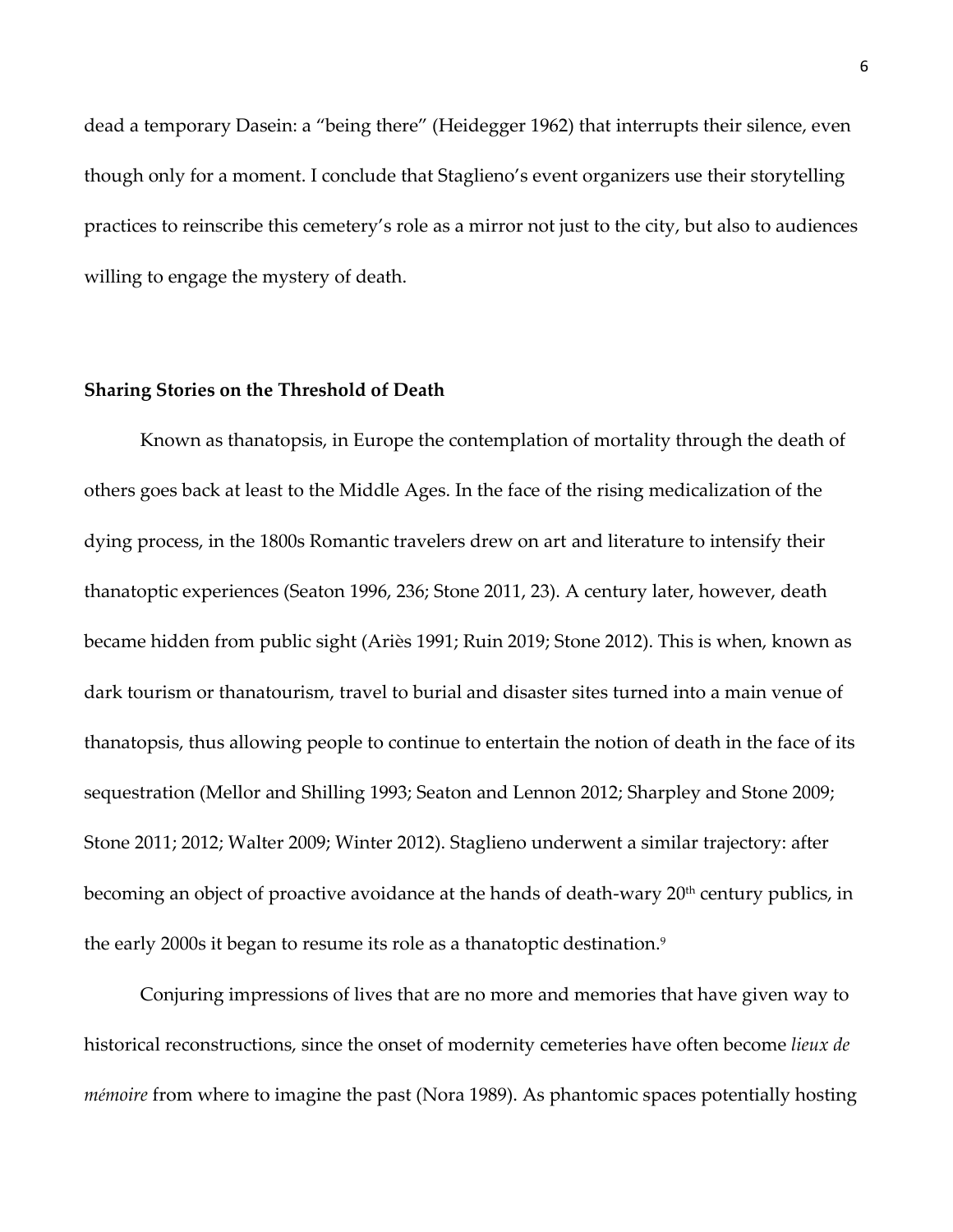a fluid transmission of affect (Navaro-Yashin 2012), graveyards are also heterotopias where to experience the end of time (Foucault 1986). Furthermore, as locations of the ultimate rite of passage (Van Gennep 1960) and the physical and symbolic threshold between the world of the living and that of the dead, cemeteries are quintessential *limen* spaces separating experiential realms (Spiegel 2011, 17). For tourists who are leaving their everyday in the pursuit of that sacred state where "marvelous things" happen (Graburn 1989, 20), a visit to a cemetery can potentially induce a liminoid experience as an interstitial state that interrupts normalcy while establishing a sense of intimacy and bonding (Bowman and Pezzullo 2010, 194).<sup>10</sup> In contemporary Staglieno, I suggest, this process is promoted through the "ephemeral" but also "most direct and forceful" power of the spoken word (Richardson 2001, 266): a power that uses narrations to establish a temporary communication channel between the living and the dead, giving the latter one more chance to be heard and remembered.<sup>11</sup>

Narrations are the ultimate tool for the description of lived time (Bruner 2004): as they structure one's experience of oneself and others (Schank and Abelson 1995), they organize and conceptualize life as a whole (Jackson 2007; Somers 1994). The power of narration is such that, as we tell our stories, we *become* them (Bruner 1986, 694). "We dream in narrative, day-dream in narrative, remember, anticipate, hope, despair, believe, doubt, plan, revise, criticize, construct, gossip, learn, hate, and love by narrative," wrote Barbara Hardy (1968, 5), concluding that "in order really to live, we make up stories about ourselves and others, about the personal as well as the social past and future" (*ibid.*). The creation of the "complex mental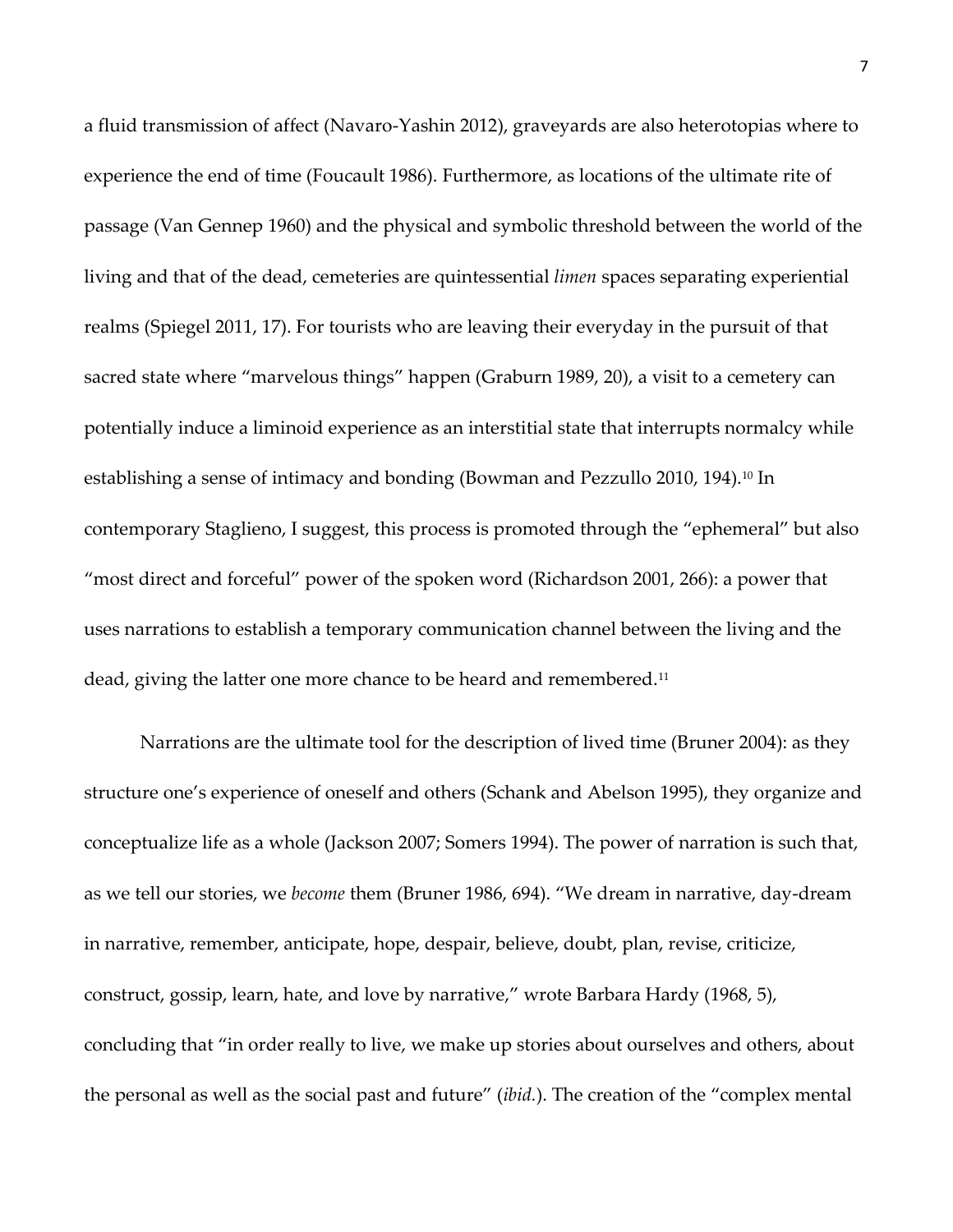edifice" one calls a "self" requires an act of remembering (Bruner 1994, 41); yet memory, too, emerges through narration (Ricoeur 2016; 1984). Ultimately, situating oneself in the present means weaving together in narrative form feelings and emotions attributed to the past (Maschio 1995, 102). If this process is foundational to imagining one's life, it is just as essential to the conceptualization and the experience of others. This is all the more true when these others are, in fact, dead, and their Dasein can only be temporarily revived through the tales the living share about them, thus granting them a "thereness" that briefly transcends time (Verdery 1999, 28). In what follows, I approach Staglieno's narrative mirror as a web of stories spun by those who are looking to examine their shared humanity and their mortality: poets, in the first place.

#### **The Poet's Mirror**

Starting in the early 1990s, Genoa underwent a revitalization process that contributed to transforming it into a destination of cultural tourism. As street performances, festivals, and walking tours became common occurrences, the city's own residents began to develop a new disposition towards the cultural consumption of familiar urban sites (Guano 2017); just as importantly, some of them became purveyors of cultural services that contributed to reinforcing Genoa's halo as a city of culture. It is against this backdrop that, in 1995, Genoese poet Alberto Nocerino decided to help infuse new life into his city's sluggish literary scene. Since then, Alberto has been designing, leading, and occasionally publishing his *Poetic Tours*: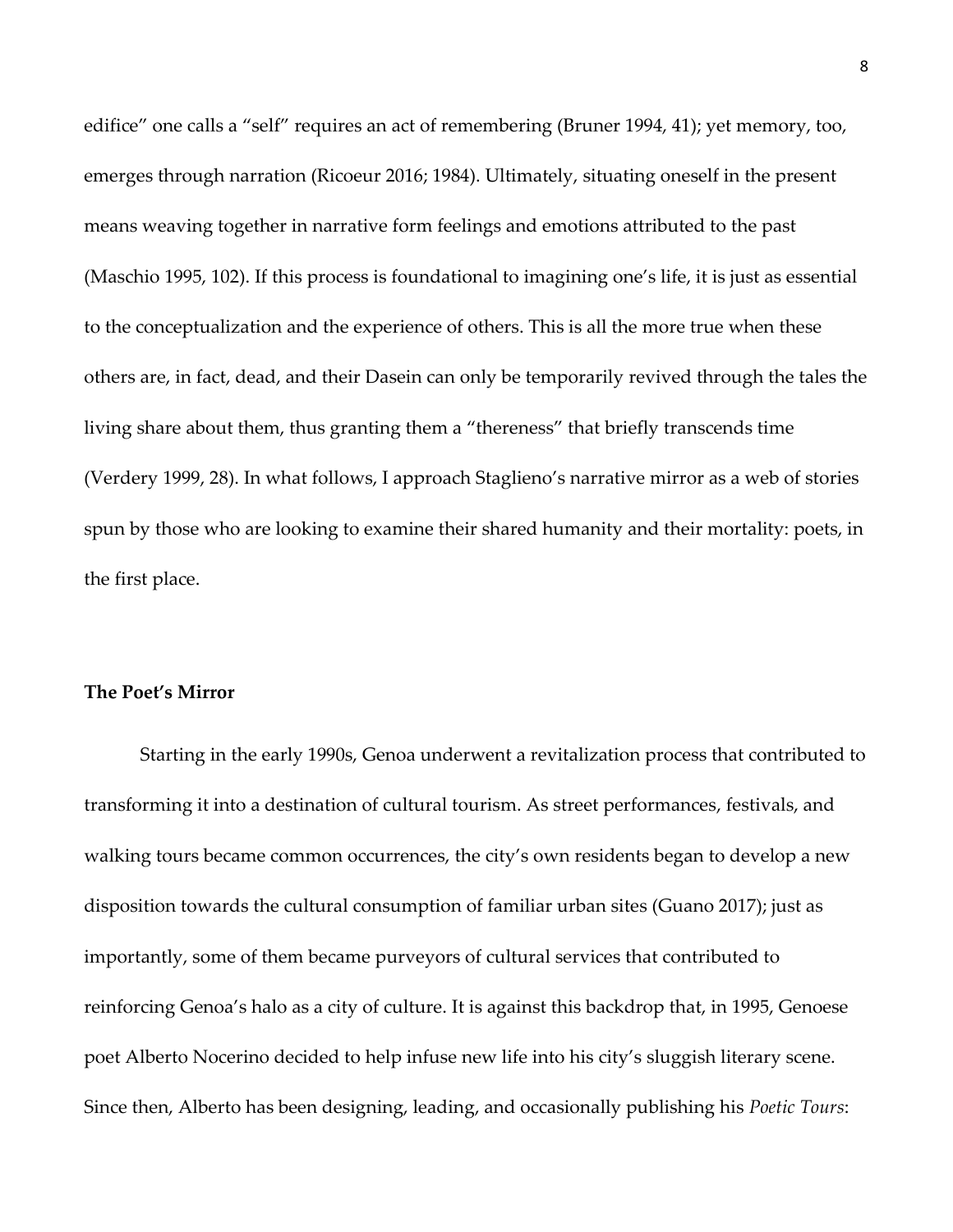guided walks through different locations of the city during which he recites poems (Guano 2017, 148). One of his favorite tours takes place in the Staglieno cemetery and is entitled *Genius Loci*: the presiding spirit of the place. During this tour, Alberto reads descriptions of Staglieno he found in 19<sup>th</sup> and 20<sup>th</sup> century poems and novels. Some of these works are by Genoese authors who are buried in this cemetery; others, instead, are by writers who visited it during their lifetime. A librarian by trade, Alberto can afford to offer his poetic tours free of charge, thus contributing to the dissemination of poetry as well as the experience of Staglieno itself, whose beauty he regards as a source of inspiration. While most Genoese prefer to avoid visits to Staglieno that are not strictly necessary, Alberto began roaming its alleys early in life: "my grandfather died when my mother was still pregnant and I began visiting Staglieno before I was even born… Thanks to this early initiation, this cemetery would always make an impression on me; however, it never frightened me the way it scares others," he told me. Alberto's connection to the cemetery is deeply personal—"this is where much of my family is buried and this is where I'll end up, too," he added. Yet during his tours of Staglieno he prefers to transcend the personal; instead of talking about his deceased loved ones, he uses the power of literature to evoke the intimate and yet shareable quality of the experiences that this cemetery inspires.

On a late spring morning, Alberto had his visitors gather by Staglieno's main entrance, a place yielding an impressive view of this necropolis. "This is the city of the dead," he told us with a broad gesture as he invited us to take in the sight. He then read an excerpt from Ugo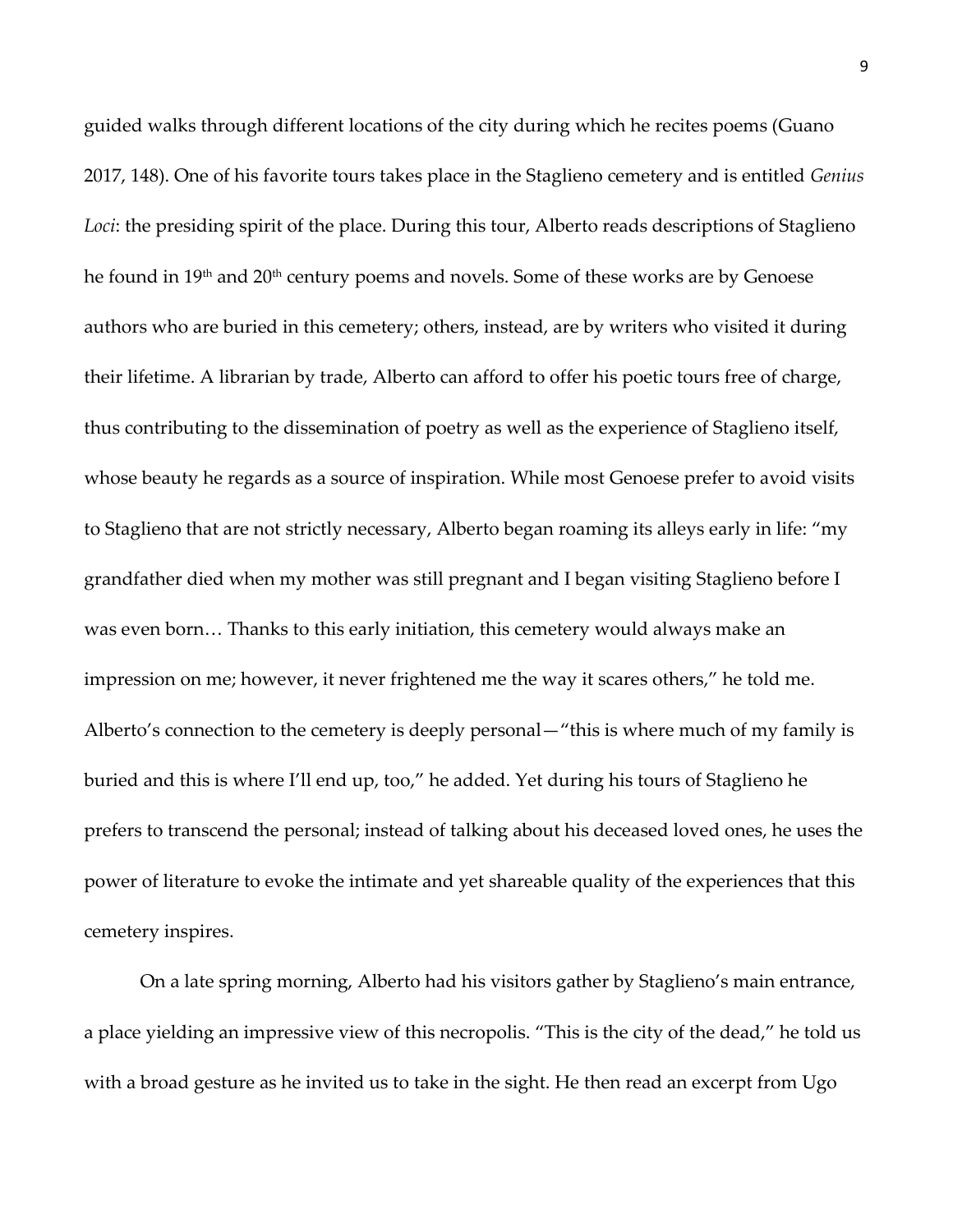Foscolo's *Sepulchers*: "To great deeds/do the urns of the strong inspire one's soul" (1994[1807], 26). Memorized by rote by students all over Italy, these verses were meant to jog our memory; they also set the tone for the rest of the tour and established shared ground for the process of allowing the dead to inspire the living. What followed was a pilgrimage through various locations of the cemetery. Some of them had been chosen because of the illustrious burials they host; others, instead, provided an appealing background for Alberto's poetic readings.

While walking through a vaulted alley punctuated with marble statues, Alberto informed us that, "in the 19th century, Genoa was marginally touched by the Grand Tour; Staglieno was already a place travelers would visit. It was inaugurated in 1851, and people regarded it as an outdoor museum." He then proceeded to tell us about Mark Twain: "During his trip to Europe, Twain visited Staglieno and was impressed by it; while writing his *Innocents Abroad*, he described this cemetery's statuary as 'more lovely than the damaged and dingy statuary… in the galleries of Paris'" (Twain, 2010[1869], 117). While stoking our pride as residents of a city whose heritage had only been recently recognized by international tourism, Alberto encouraged us to imagine how Twain and other writers would wander through Staglieno's alleys; he hinted at a tourist gaze that was similar to our own in its quest for meaningful aesthetic experiences. Soon thereafter we walked to the grave of  $19<sup>th</sup>$  century poet Giovan Battista Vigo, whose tribute to Staglieno Alberto read out loud: "And Genoa from your funereal cloister/To thy descendants shall show as a fulgent example/The glory and splendor of our century" (Vigo 1882, 202).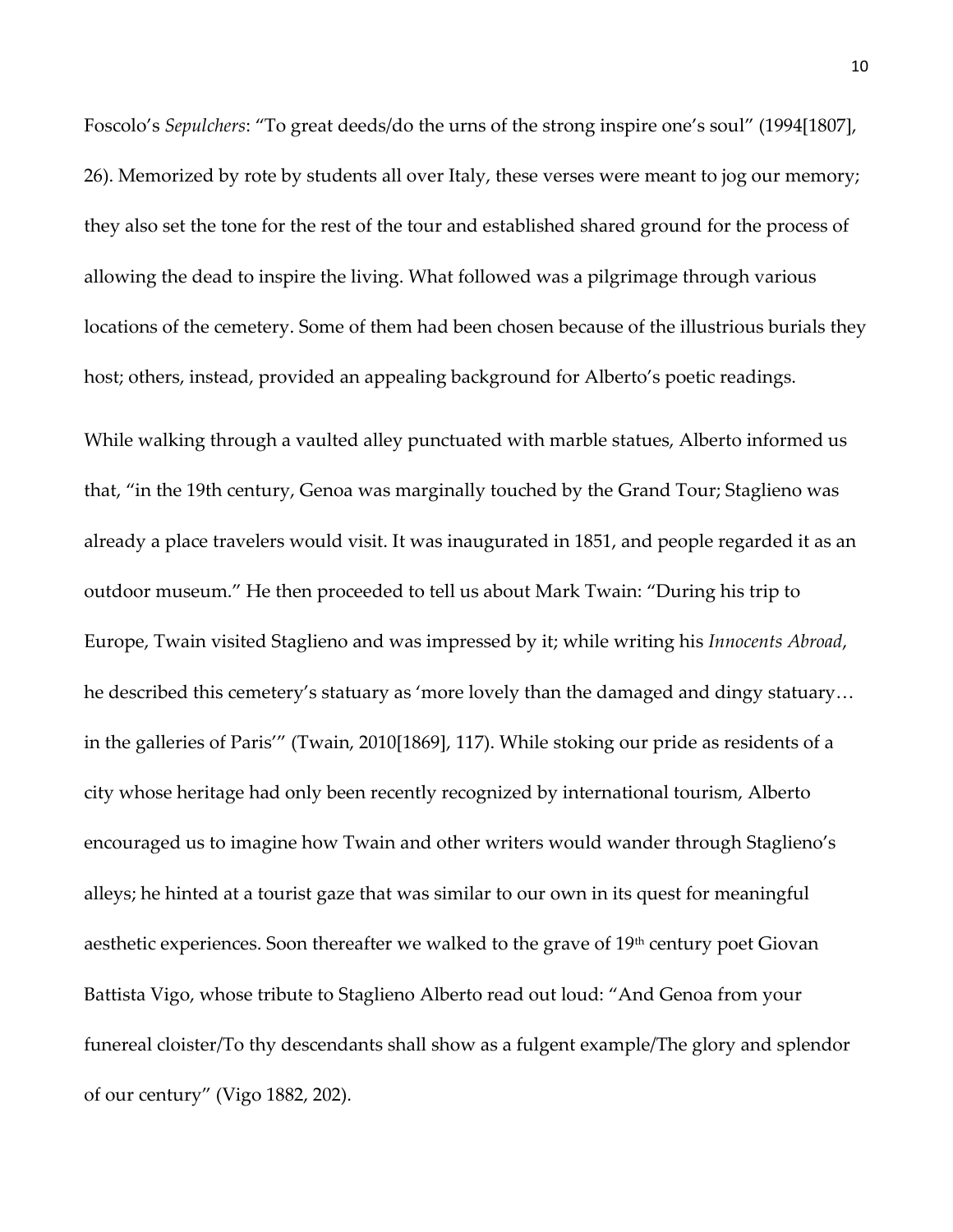Fully aligned with the  $19<sup>th</sup>$  century celebration of funerary monuments with which Alberto had started this tour, these words, too, echoed our sentiments as contemporary visitors approaching this cemetery, in Alberto's words, as an "outdoor museum."

Throughout this tour, Alberto's audience was both quiet and pensive; at times some of us would nod in appreciation of an unfamiliar sight or a poetic association. A few among us were poets and writers; of those who were not, several were literary connoisseurs who had already attended other poetic tours led by him. Alberto knew what his audience expected, and had more in store for us. Standing in a green area dotted with exquisite family chapels, he went on to recite a poem by Camillo Sbarbaro: "Sometimes at night even Staglieno's funereal constellation becomes lit/It is a sky mirrored in a tub, an upside-down armament" (Sbarbaro 1990[1920], 331). He then explained that, "while still alive, Sbarbaro could see the Staglieno cemetery from the windows of his home, and the view of this 'funereal constellation' was a daily reminder of mortality." To an all-Genoese audience, Sbarbaro's verses evoked the familiar image of the small lights floating against the dark background of the cemetery after dusk. As a reflection of our own gaze on Staglieno, Alberto used Sbarbaro's words to elicit impressions about eternity, implicitly suggesting that our time, too, would eventually come to an end. Poem after poem, story after story, his journey through the "other city" provided Alberto's audience with glimpses into how the literati of the past had perceived and described the cemetery, sensing its materialities and making sense of them.<sup>12</sup> It also reminded us that, just like writers of the past, we roamed the cemetery mulling over our shared mortality. Held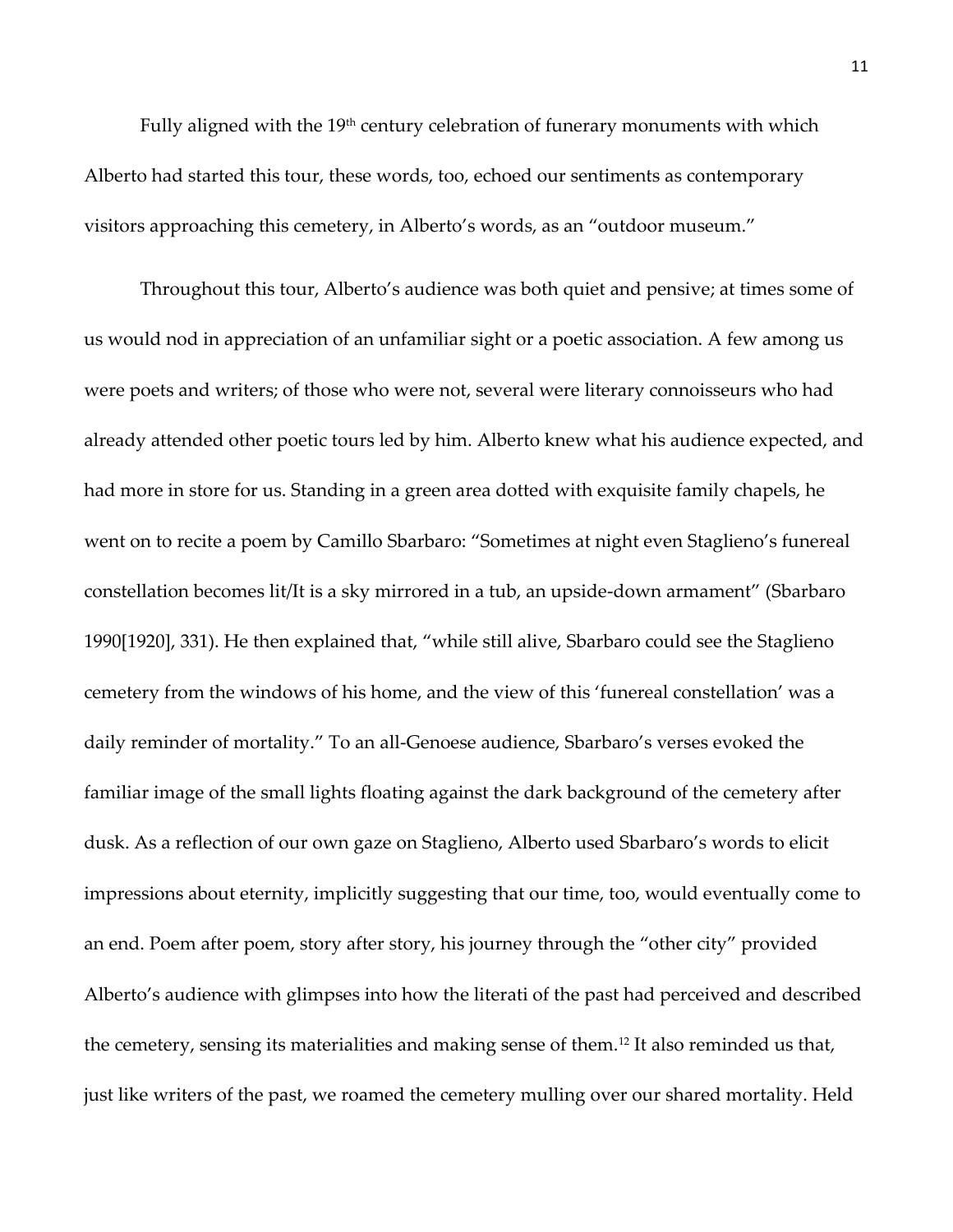between the dead and the living—between the writers of the past and Alberto's contemporary audience—this poetic mirror was a memento not just of literature's timeless role in inspiring deeper musings, but also of Staglieno as the site where time comes to an end.

#### **The Relatable Dead**

If cemeteries enshrine the notion of the end of time (Foucault 1986, 6), they are also expected to consign the deceased to eternity (Verdery 1999, 5). It is with the No-longer-Dasein of the dead (Heidegger 1962, 238) that monumental cemeteries like Staglieno compete, challenging it with the sensory impact of their statuary and architecture. The attempt to establish remembrance in the face of oblivion is also one of the goals of the Teatro dell'Ortica (Nettle's Theater):<sup>13</sup> a "social theater" troupe whose self-declared purpose is to turn its "civil commitment" into shows to be performed in unusual venues such as Genoa's prison or its medieval aqueduct.<sup>14</sup> The Nettle's director is Mauro Pirovano: a soft-spoken man in his 60s who is both a professional actor of national renown and a longtime Staglieno neighborhood resident. Mauro makes no mystery of his personal attachment to this postindustrial outskirt, a low-income neighborhood which he often uses as a stage for his plays;<sup>15</sup> his goal is to prove that it is possible, in his own words, to "practice high culture [*fare cultura*] in a working-class neighborhood rather than just in Genoa's [bourgeois] downtown."<sup>16</sup> The cemetery, in particular, keeps him enthralled with its evocative aura: "Staglieno is where you realize that all you are is really earth to earth, ashes to ashes, and dust to dust," he told me. This is why this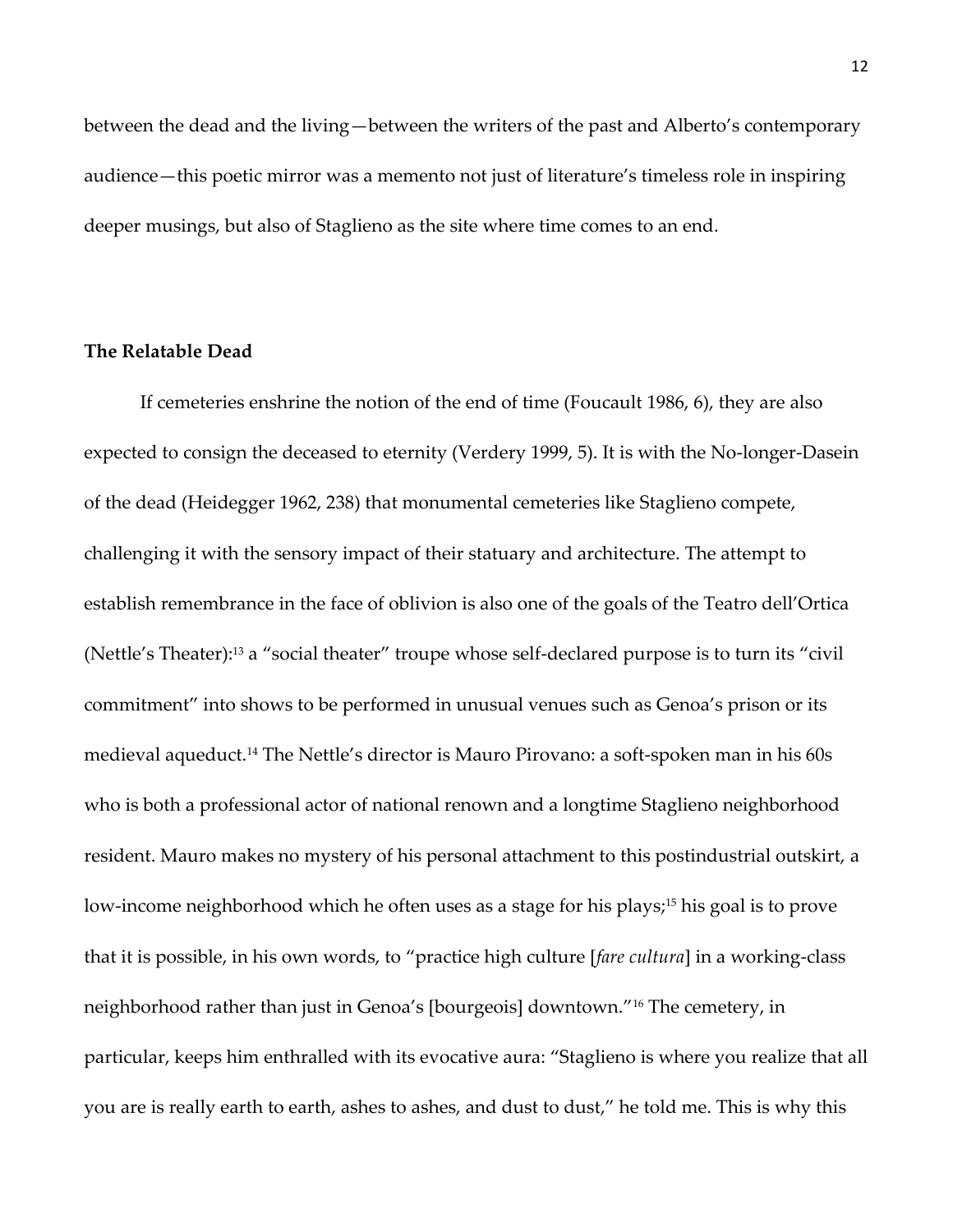site is a favorite setting for some of his plays, which, consistent with his theater's progressive agenda, he offers free of charge. Year after year, under Mauro's direction, the members of his troupe lend their semblances and their voices to Staglieno's dead. In June 2018, Mauro chose the cemetery as the setting for a play entitled *The Last City* (*L'ultima città*);<sup>17</sup> attended by an audience of about 90 people, this event featured monologues by actresses and actors impersonating some of the well-known individuals buried in this cemetery. Dressed in white, they stood by their tombstones, thus implicitly reminding their audiences of the role of funerary statues in consigning the dead to eternity (Verdery 1999, 5). Mauro, instead, wore a black tailcoat as he led his audience from grave to grave; in his capacity as the narrator, he spoke to us from that timeless space that spans both death and life.

One of their characters was Oscar Wilde's wife Constance Mary Lloyd. Tired of her husband's dalliances with young men, Constance ended up leaving him; she died in Genoa in 1898. In order to better convey Constance's inner turmoil, Mauro had two actresses perform her; wearing white, one would reminisce about the romantic and artistic underpinnings of her relationship with Oscar Wilde. "Ours was a poetic marriage, in all senses of the word… we were… in love with the poetry one would see in the heart of the other… Who else could have been my partner?" she said, still enthralled by her beloved. Dressed in black, the other Constance grieved the betrayals she suffered at her husband's hands; she also bemoaned how he had humiliated and overshadowed her throughout their marriage: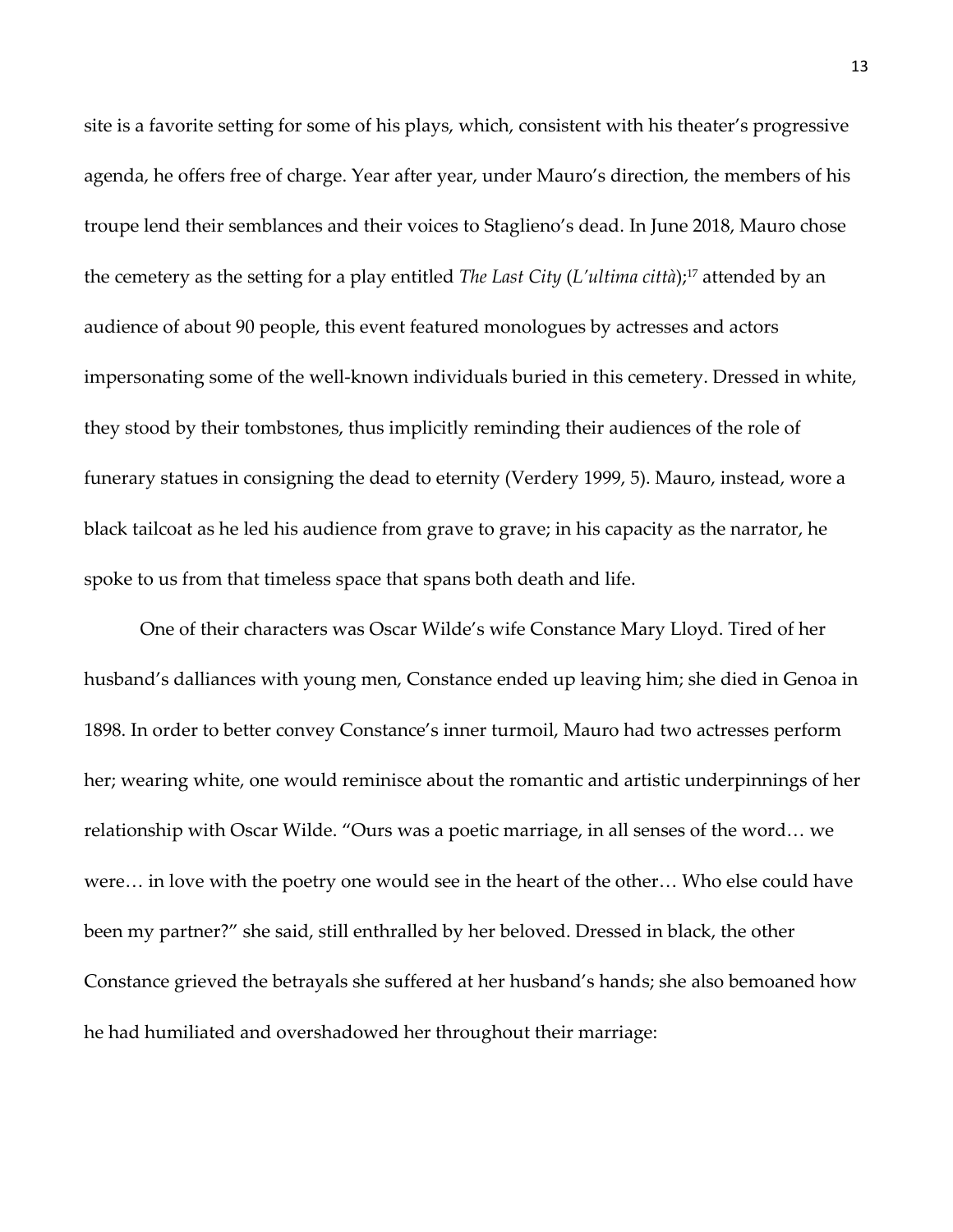No matter how much I wrote and did in my life, I was always again only a background to his life… At the end of our honeymoon he already had some doubts and thought that, by getting married, he had made a mistake. During my first pregnancy, when I knew I wasn't that attractive anymore, he told me that the thought of kissing a woman with morning sickness made him shiver.

Taking turns in reminiscing, the two Constances gave their audiences the opportunity to witness the contradictions intrinsic not just to an individual's emotional life but also to the process of assembling a life story. By challenging the succinct coherence that is usually expected of epitaphs, the Nettle's Constances' feelings were as complex as those of ordinary persons (Rorty 1976, 305)—or anyone in their audience, for that sake. In baring their souls, the two Constances openly contradicted each other. In this way, they contributed to shedding a relatable light on the often-irreconcilable complexities of one's life: a life that, in the modern world, can only be narrated as an epistemological exploration fraught with nuances (Bruner 2004, 671).

Yet Mauro's favorite Staglieno dead—one he has his troupe perform event after event- is Caterina Campodonico. A 19th century plebeian woman who made a living by peddling *canestrelli* breads and hazelnuts in Genoa's streets, Caterina is possibly the most popular individual buried in this cemetery, and a century and a half after her death visitors still leave flowers and candles on her tomb. An independent woman impersonated by an actress with large green eyes and a white shawl, in Mauro's play Caterina described her own life as a "a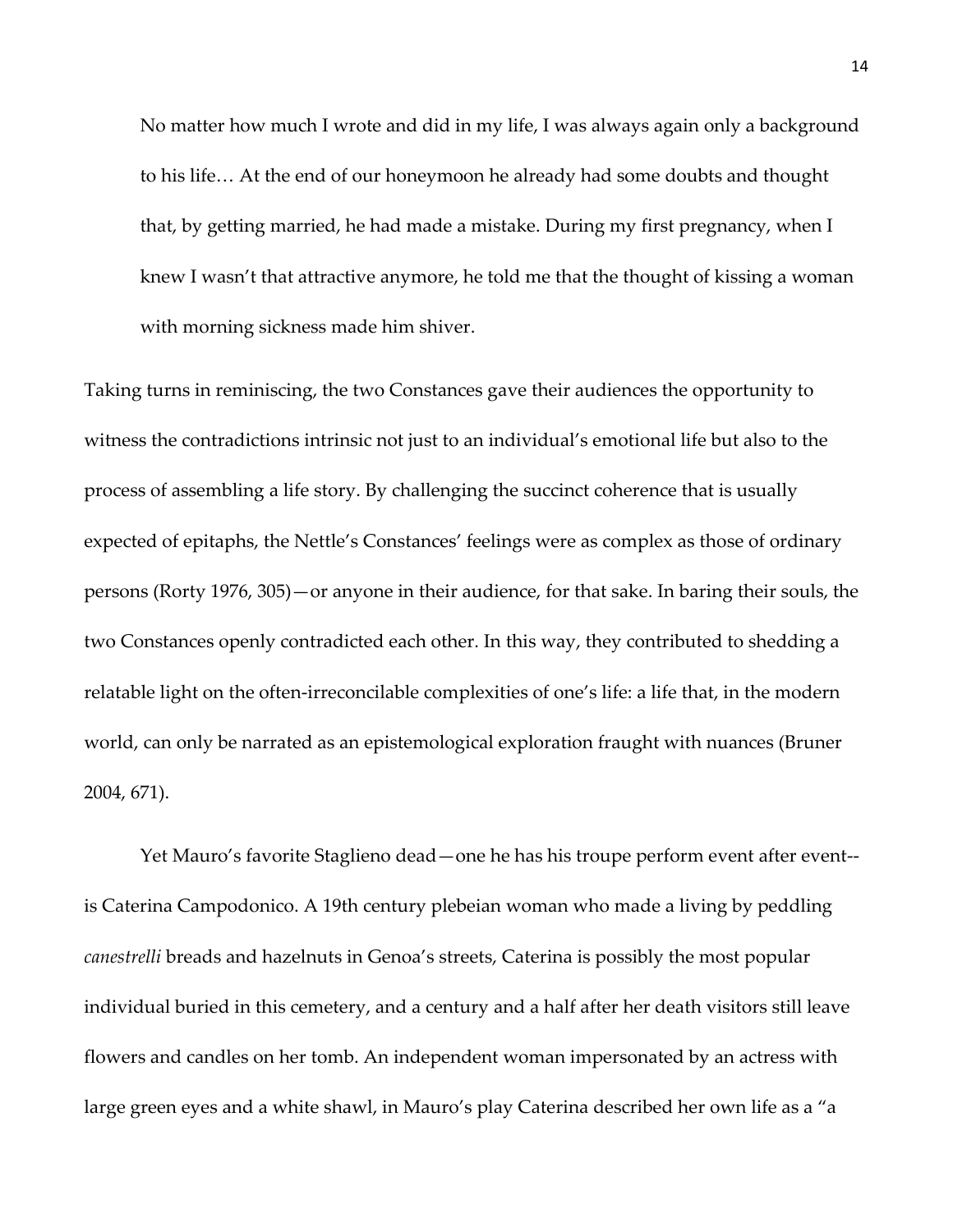journey" in which, by selling enough of her hazelnuts, she was finally able to leave her husband. "Caterina bought off her freedom from an abusive husband; the alcohol he purchased with that money led to his early demise. Money well spent!" Mauro commented, triggering laughter and a round of applause from his audience. "Rest assured," the actress impersonating Caterina interjected, "that back then, back in the 1800s, it was not a good idea for a woman to travel alone, because a woman traveling by herself would not be regarded as independent but rather as a tramp. Even my own relatives had some doubts about me." [Fig. 2] In a 21st century Italy where the awareness about violence against women and *femminicidio* had become pressing, these comments came across as surprisingly timely, thus making Caterina all the more relatable in the eyes of her audience.<sup>18</sup>

Caterina became famous by commissioning a funerary statue that was installed in one of Staglieno's vaulted alleys. The reason behind Caterina's decision was profoundly human, if not downright amusing: as Mauro is fond of telling his audiences, "after hearing her heirs quarrel over their inheritance at what they thought was her death bed, Caterina decided to spend all of her savings on a statue by renowned sculptor Lorenzo Orengo." Crafted in 19th century bourgeois realist style, Caterina's monument portrays an elderly woman who, donning an embroidered apron and a fringed shawl, clutches a bundle of strung hazelnuts and donuts. These were the tools of her trade, which her monument displays with the same pride as all the merchants and captains buried around her tomb show off theirs. Caterina broke new ground in different ways: not only did she challenge class norms that would have had her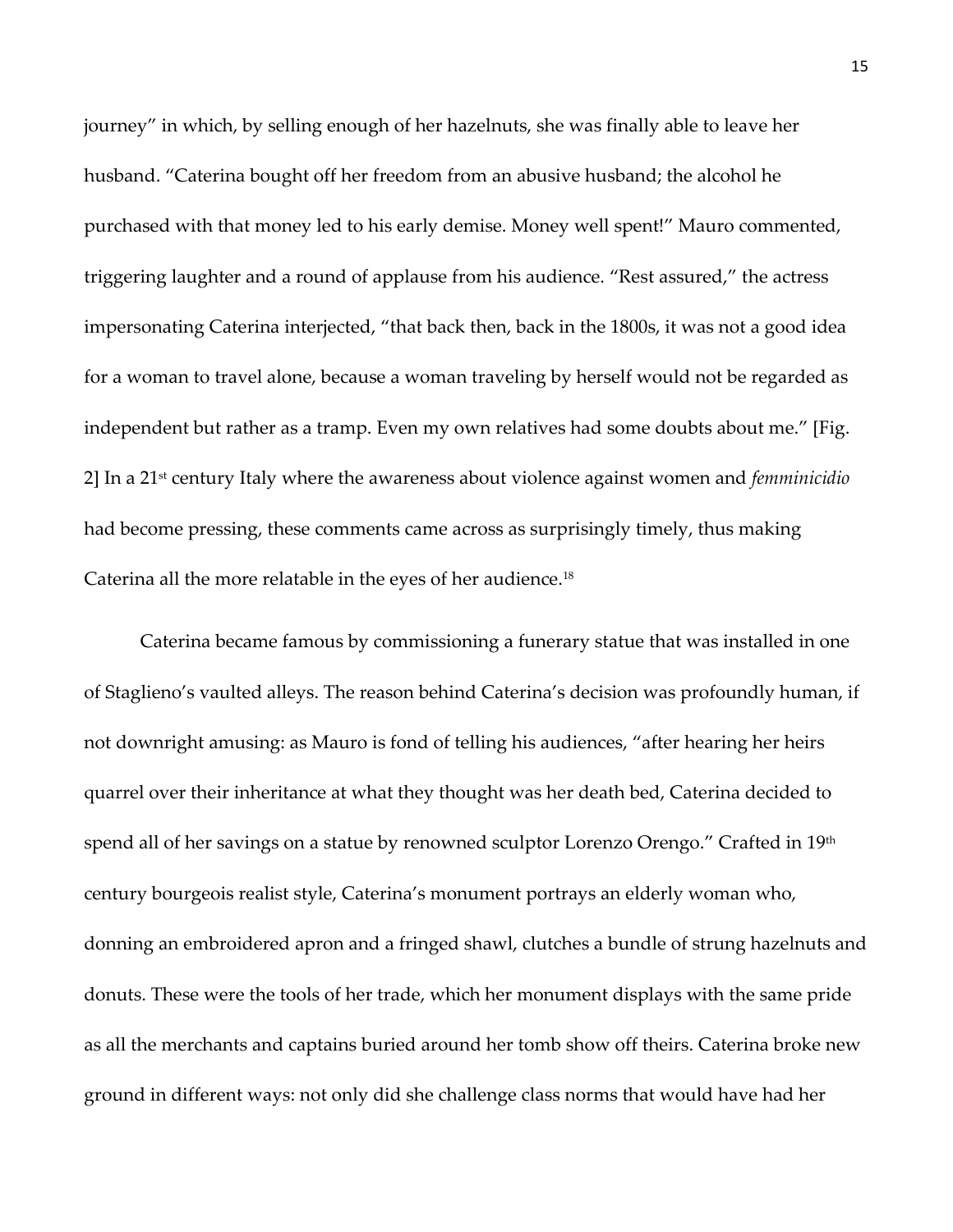buried under a plain marble slab, but she also became the only 19<sup>th</sup> century woman in Staglieno to be identified through her own profession rather than her familial piety and class standing--a feat that made her all the more relevant to her contemporary publics.

At the end of the play, the performers gathered at the top of Staglieno's central staircase. "We all have to die," blared a boombox. As the audience watched them from the bottom, they walked down deliberately, one step at a time, pausing to stare back at the viewers. Feigning surprise, they pointed at the onlookers. "We can see you," they said. After reaching the bottom of the staircase, they took one last look at their audience and concluded: "we are you and you are us," thus bridging, at least for a moment, the distance between the dead and the living. Extraordinary though they were, the stories they shared were also quite relevant to their audiences. In fact, they clearly illustrated the kind of "trouble" that not only "drives the drama" (Bruner 1986, 670) but is also required of a persuasive life narration (Bruner 2004, 697). The power of the stories Mauro chose to tell is their potential for highlighting the "deep structure" intrinsic to "life" (Bruner 2004, 699): one that is likely to resonate with his publics' own experiences. As modern individuals with complicated lives that are at times rewarding and at times punishing, his protagonists encountered challenges: occasionally they overcame them; just as often, however, they were overwhelmed. Through their performances, the players impersonating Constance Lloyd's two souls, Caterina Orengo as well as other individuals buried in Staglieno produced a dramatic re-enchantment of the cemetery. The Nettle troupe allowed the dead to communicate with the living, performing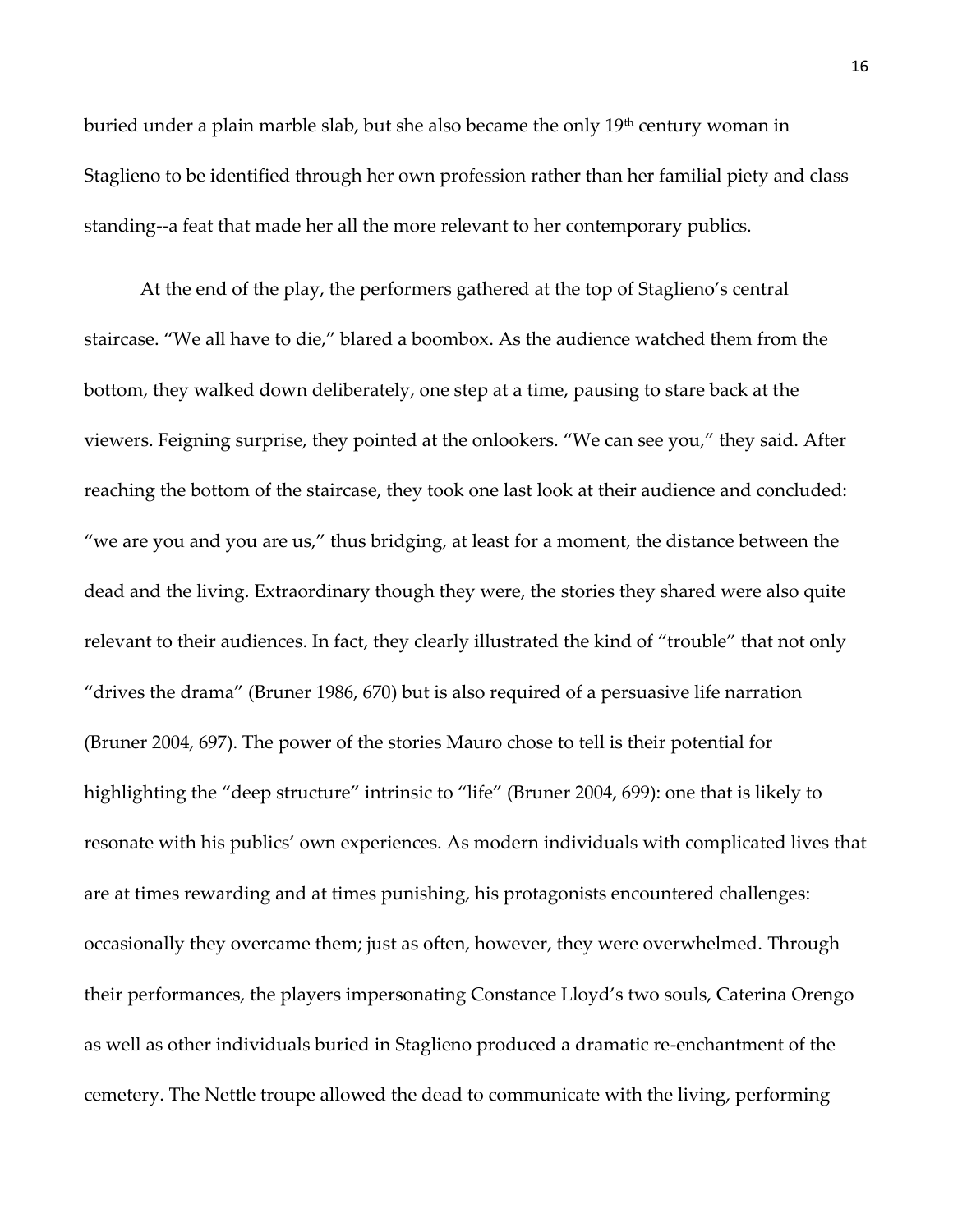them as simultaneously present and absent--absent from their publics' lives, yet, at least for a time, still capable of addressing them directly.<sup>19</sup> Just as importantly, their narrations held a mirror to the living, showing them the "other side" of themselves (Richardson 2001, 263): relatable for the complexity of their lives and identical in their destiny.

#### **The Thrill of Discovery**

In spite of their role in consigning the dead to eternity, even the materialities of which cemeteries are comprised are hardly immune from the toll of time: the tombstones, the statues, and the chapels that are meant to represent immutability undergo a process of decay, too. In fact, Staglieno's statuary and its architectural structures are increasingly yielding to the onslaught of the elements and the overall neglect that ensues from demographic changes and shifting priorities.<sup>20</sup> The contrast between the cemetery's heterotopic function as a purveyor of eternity and its own state of decline can be jarring. Yet ruins are also known to accommodate creative place-making processes (Edensor 2005); at a time when the protection of heritage has become hegemonic (Harrison 2013) and active citizens may feel the moral urge to alleviate governmental shortcomings (Muehlebach 2012), Staglieno provides opportunities for meaningful volunteer work—the kind of labor that, in a neoliberal economy, is compensated with immaterial, and often affective rewards (Muehlebach 2012).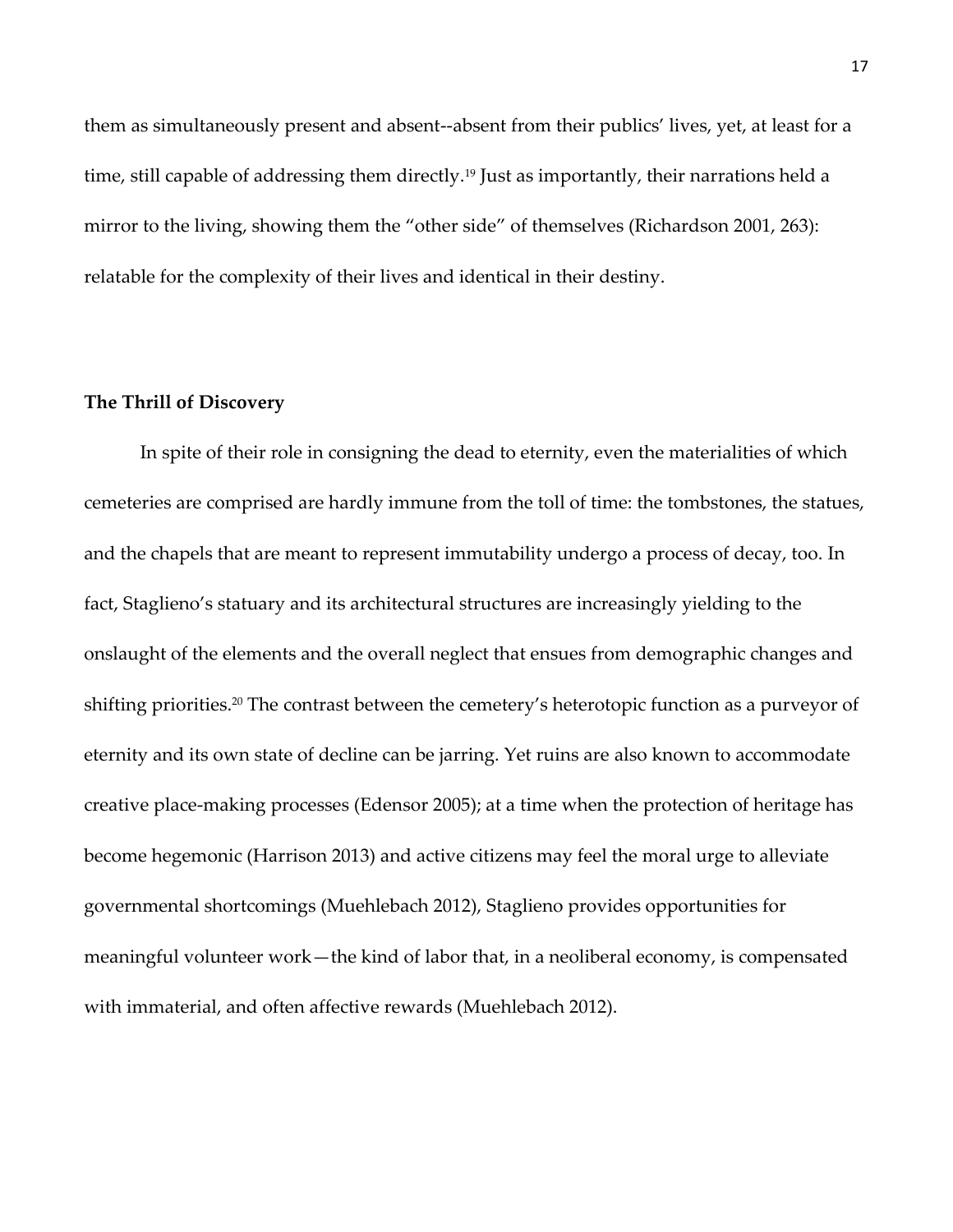In the late 1990s, Staglieno neighborhood resident Eugenio Bolleri was serving as an arrondissement councilor. In this capacity, he took an interest in the monumental cemetery's challenges: the institutional neglect; the thefts, and the abuses at the hands of unskilled stonemasons who frequently damage the artwork. Known for his habit of butting heads with administrators, Eugenio was never afraid of denouncing the disarray forced upon the cemetery. The turning point that irrevocably devoted him to the cause of protecting Staglieno's heritage came in 2000, when the Cremation Society purchased a 17<sup>th</sup> century villa inside the cemetery's perimeter. As the society prepared to move to the new location, Eugenio requested permission to inspect the villa. Little did he know that, after cutting the locks in the company of a custodian, he would be in for a surprise. "*Risorgimento<sup>21</sup>* memorabilia such as documents, flags, and books were scattered all over exquisite  $19<sup>th</sup>$  century furnishings," he told me with obvious excitement. On the second floor, Eugenio found thousands of funerary monument blueprints signed by famous 19th century sculptors: a "patrimony worth two billion lire!", he exclaimed. Yet things were to get even more interesting:

The custodian told me "it's all trash, why bother." However, I called the *soprintendente* [state heritage manager] to tell her what I had found, and she told me "it's not possible… If you make me go there for nothing I promise I'll make you pay." She arrives at 11:15am, we ask the custodian to open the door to the villa and he gets angry and replies "what do you want, who is this woman anyway?" She replies: "I am the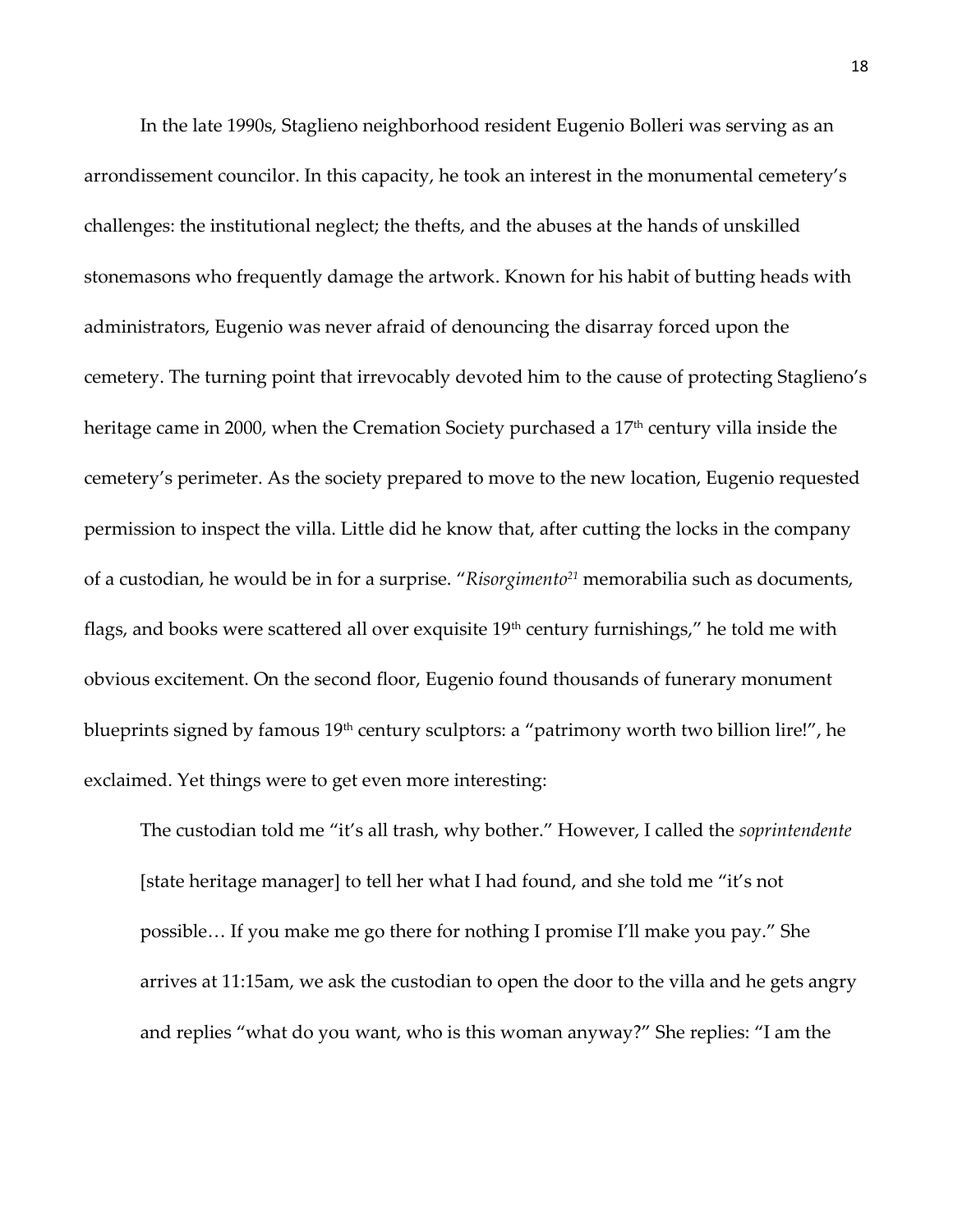state, if you don't do as I say I will call the *carabinieri* [army police]" [Eugenio giggles]. When she saw what was inside the villa, she was shocked.

Thanks to Eugenio's intervention, Staglieno's 19<sup>th</sup> century treasure was finally recovered and displayed in the local Risorgimento museum for the citizenry to admire.

Eugenio's tale—one he enjoys sharing with the gusto of an adept storyteller--places him right at the center of a plot involving uninformed administrators; incompetent public sector employees; and heritage as a valuable public possession. Eugenio weaves each of these elements into a compelling narrative: precious historical items are lost to the general public and may end up being misplaced or even destroyed; the active citizen discovers them; the inept custodian is put in his place; reluctant administrators are forced to live up to their responsibilities; and the heirloom pieces are recovered and displayed for the edification of the citizenry.<sup>22</sup> Eugenio's *Ur*-tale of discovery also lends itself to an ulterior reading: one where, rather than being mediated by institutions, the rapport between individuals and heritage becomes part of an economy of experiences to be drawn directly from the city and its spaces- one where engaged citizens obtain their rewards from an exciting discovery first, and from sharing a captivating narration later. Most importantly, once turned into a compelling story, Eugenio's first Staglieno experience began casting the cemetery as a repository of hidden treasures in the form of materialities to be revealed and stories to be investigated.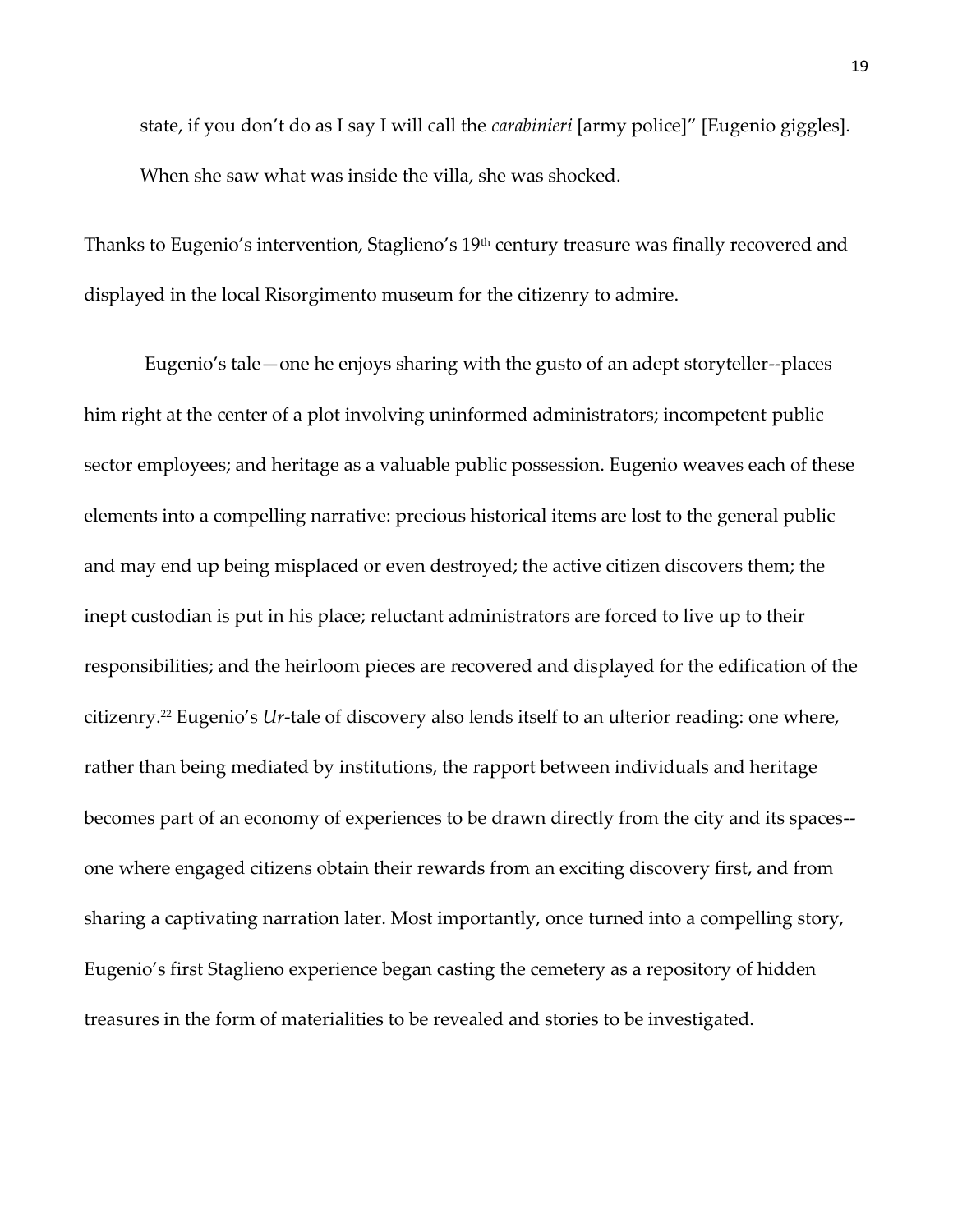Twenty years later, Eugenio has become the driving force of a group of volunteers whose purpose is to experience the thrill of discovery as they salvage Staglieno's heritage from the weeds infesting the cemetery. Emanuela Mantero, a surgical room nurse in her mid-50s and the association's first member, met him in 2013. Charmed by Staglieno's beauty, she decided to help. Eugenio gave her loppers and she cleaned up a tomb she had chosen at random. "The grave turned out to belong to a 19<sup>th</sup> century painter who had been a portraitist for the Brignole Sale de Ferrari family, the very same aristocratic family that had founded the hospital where I work!", Emanuela told me. Such a serendipity intrigued her, and she kept going back for more explorations. On one of her subsequent visits, she also brought along a friend; later on one more woman joined them, and, little by little, the group grew into an association. A heterogenous crowd comprised of fast-food workers, art history teachers, retired physicians, software engineers, and clerical and social workers whose ages range from 40 to 75, the Per Staglieno volunteers are, indeed, driven by the rewards of a righteous citizenship vis-à-vis a lacking state—more specifically, a thankless bureaucracy that is unwilling to support their labor.<sup>23</sup> However, what keeps them going back is the gratification of making interesting discoveries. Honed by the experience economy dominating the contemporary leisure industry (Pine and Gilmore 2011; Sundbo and Darmer 2008), the curiosity that keeps the Per Staglieno volunteers returning to the cemetery month after month is the quasi-archaeological excitement of finding what had been previously hidden from public sight (Holtorf 2005). This thrill is what prompts them to scour through the vegetation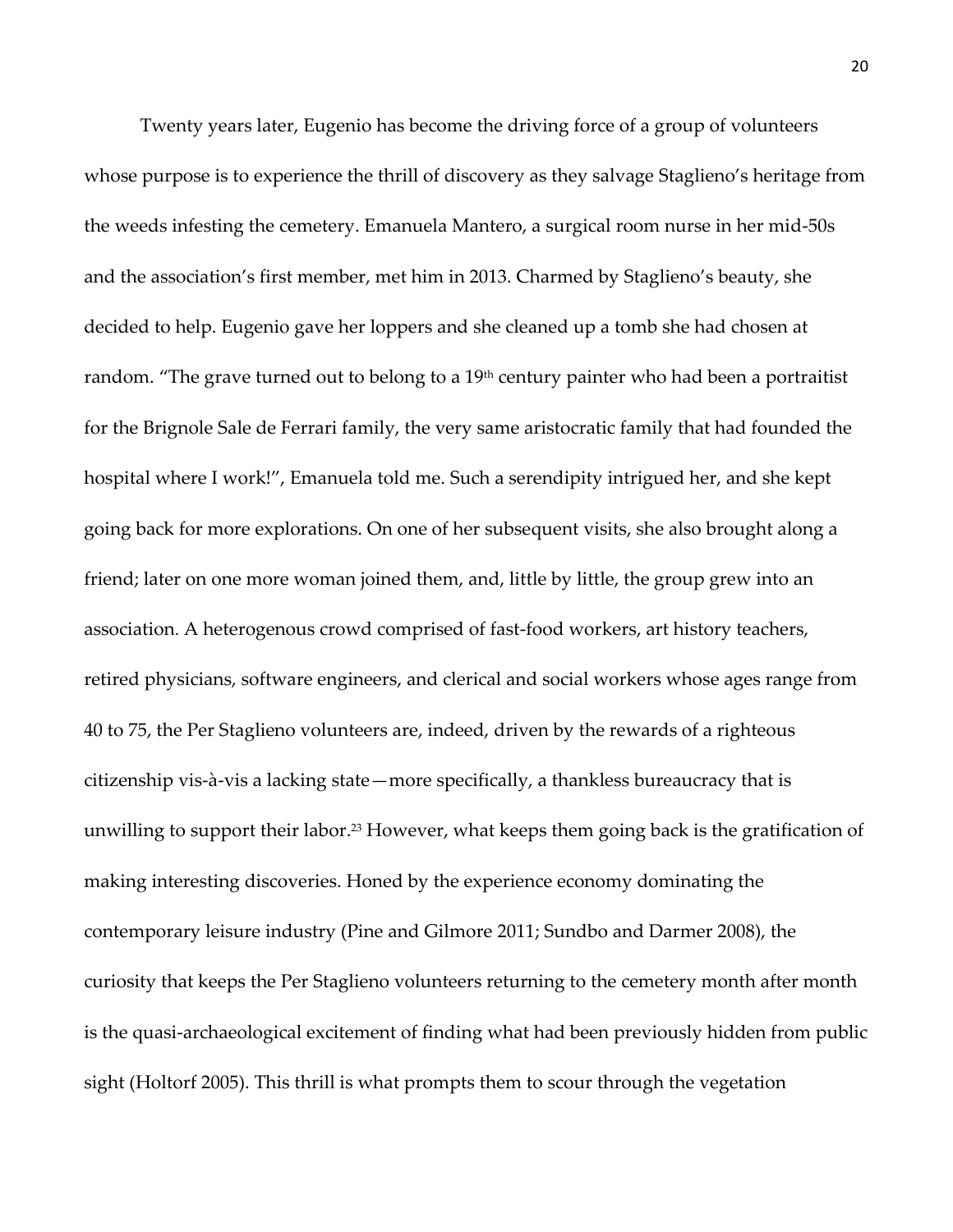enveloping exquisite funerary artwork, thus bringing back to light not just the tombstones, but also the stories of those who are buried underneath.

#### **The Story Hunters' Mirror**

Every fourth Saturday of the month, Eugenio stands at Staglieno's side gate to coordinate the operations as association members brandish the loppers, the chainsaws, and the heavy gloves they will need to tug at the weeds infesting the cemetery. The task is daunting: in winter, gusty winds blow through its alleys; in summer, the heat is unbearable and tiger mosquitos bore through clothes. The volunteers' enthusiasm, however, keeps them going [Fig. 3]. Covered in specks of wood and leaves, at lunch time they collect their cuttings and spread a tablecloth on a tombstone. Feasting on focaccia and white wine, they share what they regard as their real bounty—that is, the stories of the dead they researched in previous weeks. After lunch, they take pictures of their work and note down whatever information they find: dates, names, epitaphs. In the following weeks, they will launch an investigation into these past lives by running Internet searches and consulting history books and old newspapers. Their go-to source is Ferdinando Resasco's *La Necropoli di Staglieno* (2011): a collection of anecdotes about Staglieno's dead originally published in 1892. All of the Per Staglieno members own a copy of this volume; to them, this is not just a useful resource, but also a template for the kind of stories about the dead they look for—narrations that are both exciting and unknown to the general public. With a modicum of luck, real gems emerge: interesting lives that the volunteers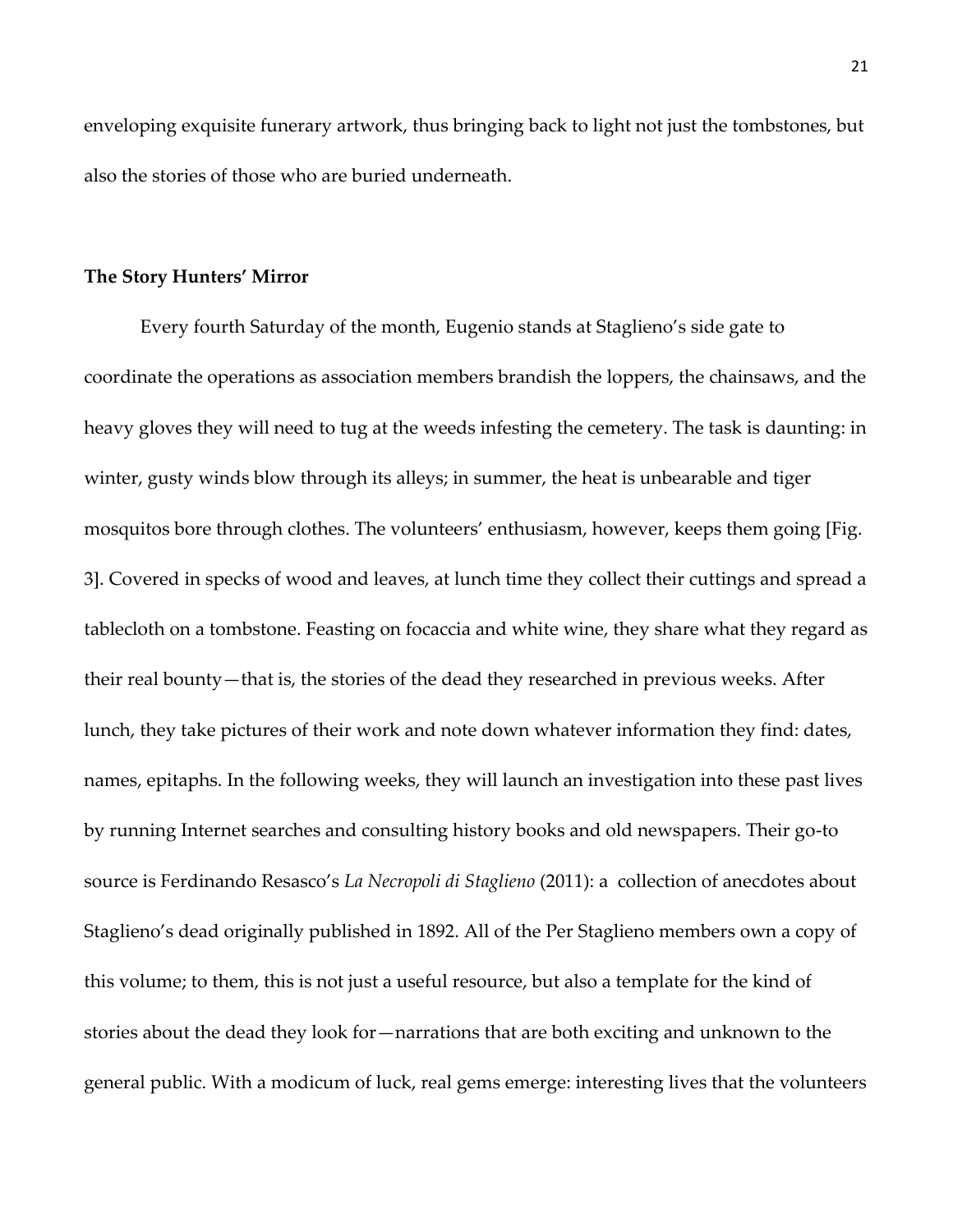share with their audiences during their walking tours of the cemetery, which they conduct a few times a year.

Due to her pleasant demeanor and her excellent communication skills, Emanuela also plays the role of the association walking tour guide. In June 2019, for example, Emanuela led a group of about 10 visitors on a tour of the cemetery. Consistent with the association's philosophy that what matters is not the discussion of funerary art styles but rather the sharing of long-forgotten stories, during this tour Emanuela walked us from grave to grave to explain what she and her fellow volunteers had discovered. During this two-and-a-half-hour-long hike, many of Emanuela's tales delved into the intricate connections between the city of the dead and that of the living. Among the tombs we visited was the resting place of Cesare Gamba, the engineer who, at the turn of the  $20<sup>th</sup>$  century, planned and built the majestic bridge hovering over Genoa's main street. "To assuage public fears that this heavy structure would collapse, one day he took a chair and sat under [the bridge] smoking his cigarettes," Emanuela informed us. "People watched him and realized that the bridge was safe and the street under Gamba's bridge became a favorite shopping and strolling destination." We moved to another grave, and Emanuela told us about Gian Luigi Botto, the long-forgotten surgeon who assisted with the birth of pope Benedict XV, the only pontifex ever to hail from Genoa. "As you may have noticed, a marble plaque commemorating the birth of this pope is still visible on the façade of a building in Salita Santa Caterina," she suggested, trying to jog our memory about this downtown street. None of us remembered the plaque. "This is embarrassing--I'll have to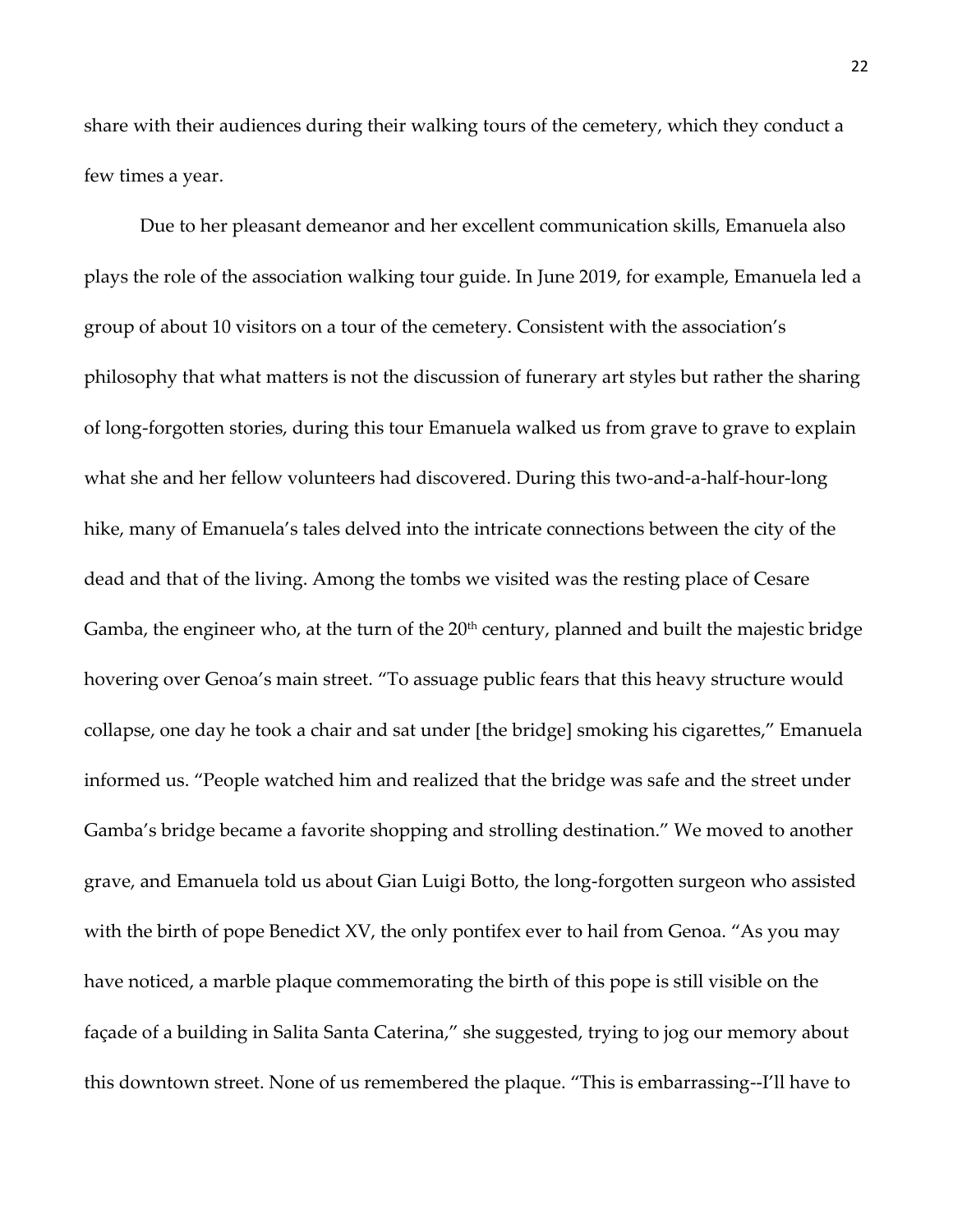look for it," a woman giggled; "yes, yes," everybody else agreed. Yet the tour had additional surprises in store for us. After walking us to Giovanni Ansaldo's grave, Emanuela explained that this man had been summoned by Italy's prime minister in 1853 to revitalize Genoa's mechanical industries; due to Ansaldo's successes, these factories were named after him. "Giovanni Ansaldo died at the age of 40, but his workers loved him so much that they carried his coffin on foot from their factory to this cemetery at the opposite end of the city," Emanuela said, sharing yet another anecdote we ignored. In the Genoa of the  $21<sup>st</sup>$  century, what is simply known as *l'Ansaldo*, the Ansaldo, is an industrial and energy conglomerate that still employs thousands of workers, white collar employees, and scientists. However, while the history of Genoa's main industrial hub is intertwined with that of the city, the memory of the individual who played a pivotal role in its development has faded. The Per Staglieno volunteers recovered it along with myriad other stories. [Fig. 4]

As a mirror full of discoveries, in Emanuela's narrations Staglieno became not just the repository of Genoa's known histories, but also and above all the trove of all the interesting stories that this city's current residents have forgotten. What the pope's surgeon, the bridge's engineer and Giovanni Ansaldo all have in common is to have been long ignored after contributing, each in his own way, to Genoa's history. Using her narrative prowess to disseminate stories retrieved from oblivion, Emanuela highlighted the connections between the city of the dead and that of the living. Drawing on her audience's own repertoire of everyday urban experiences, she reminded us of familiar places, telling us about urban actors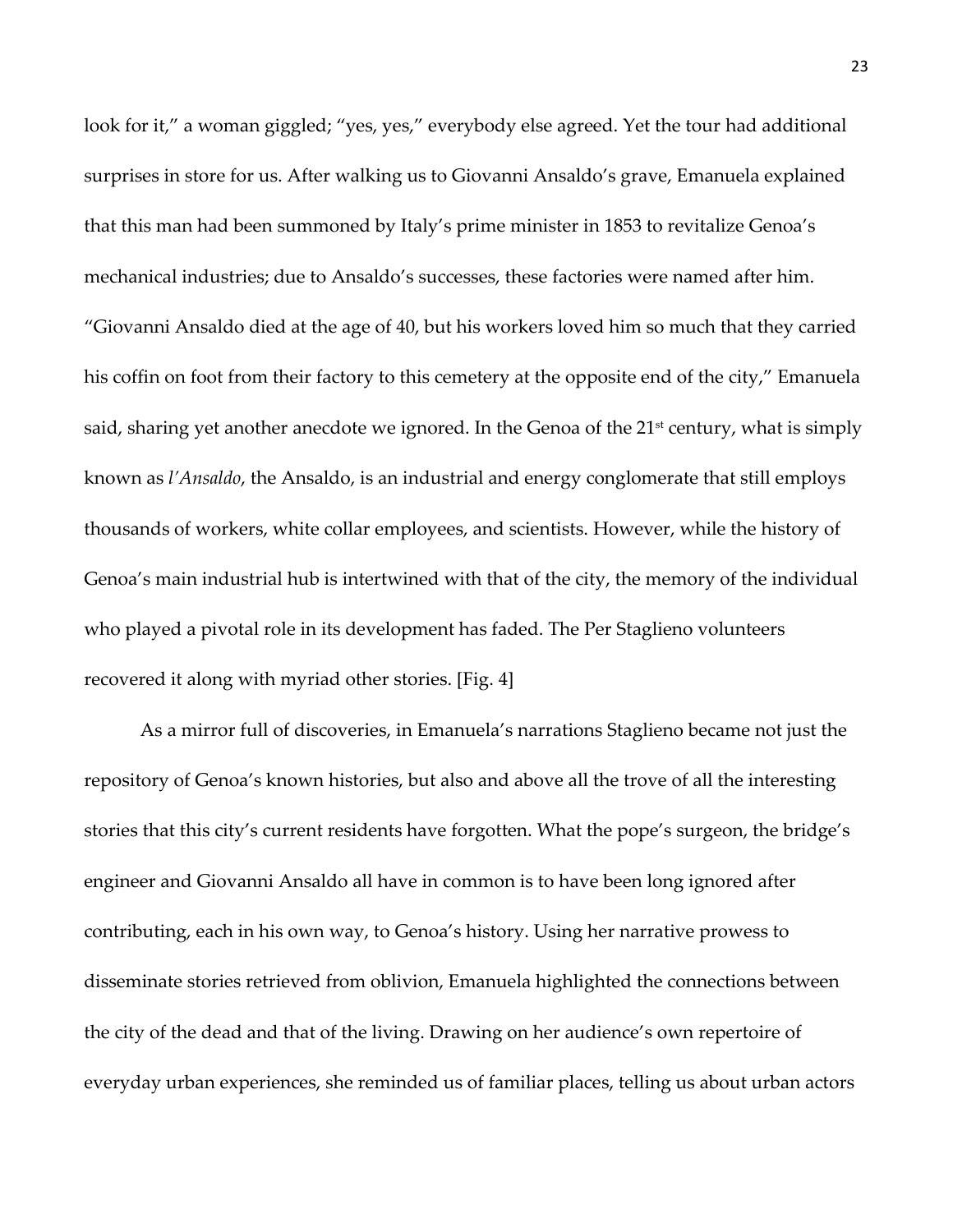of the past. If the tales of a city are the stories of the "people who between them experience and create [it]" (Finnegan 1998, 82), Emanuela's stories were the narrative mirror that showed us those who had helped establish contemporary Genoa. By linking the remembrance of the dead to our own experience of the city, she allowed us to contextualize their lives in space, thus adding temporal depth to our perception of community;<sup>24</sup> she also promoted a sense of locality (Regis 2001, 756) that blended the spaces of death with those of life.

#### **Conclusion**

"The face of death is a mirror image of… the other side, of the self," wrote Miles Richardson (2001, 263). As they hold their narrative mirror to their audiences, inviting them to stare through it, Alberto, Emanuela, and Mauro remind them that, if life is impermanent, so is death as the transition from the state of Dasein ("being there") to the void of the no-longer-Dasein (Heidegger 1962, 238). Yet the practice of imagining Genoa's cemetery as "the other city" denies the no-longer-Dasein of the dead not only by attributing them a place in the cemetery, but also by acknowledging their past "being there." As it unfolds not in an abstract and generic space, but rather in the very same Genoa from which the visitors hail, this "other city" becomes more relatable. If, as Heidegger suggested, in everyday life "'dying' is levelled off to an occurrence which reaches Dasein but belongs to nobody in particular" and therefore is thought not to concern the self (1962, 297-298), the encounter with Staglieno's dead as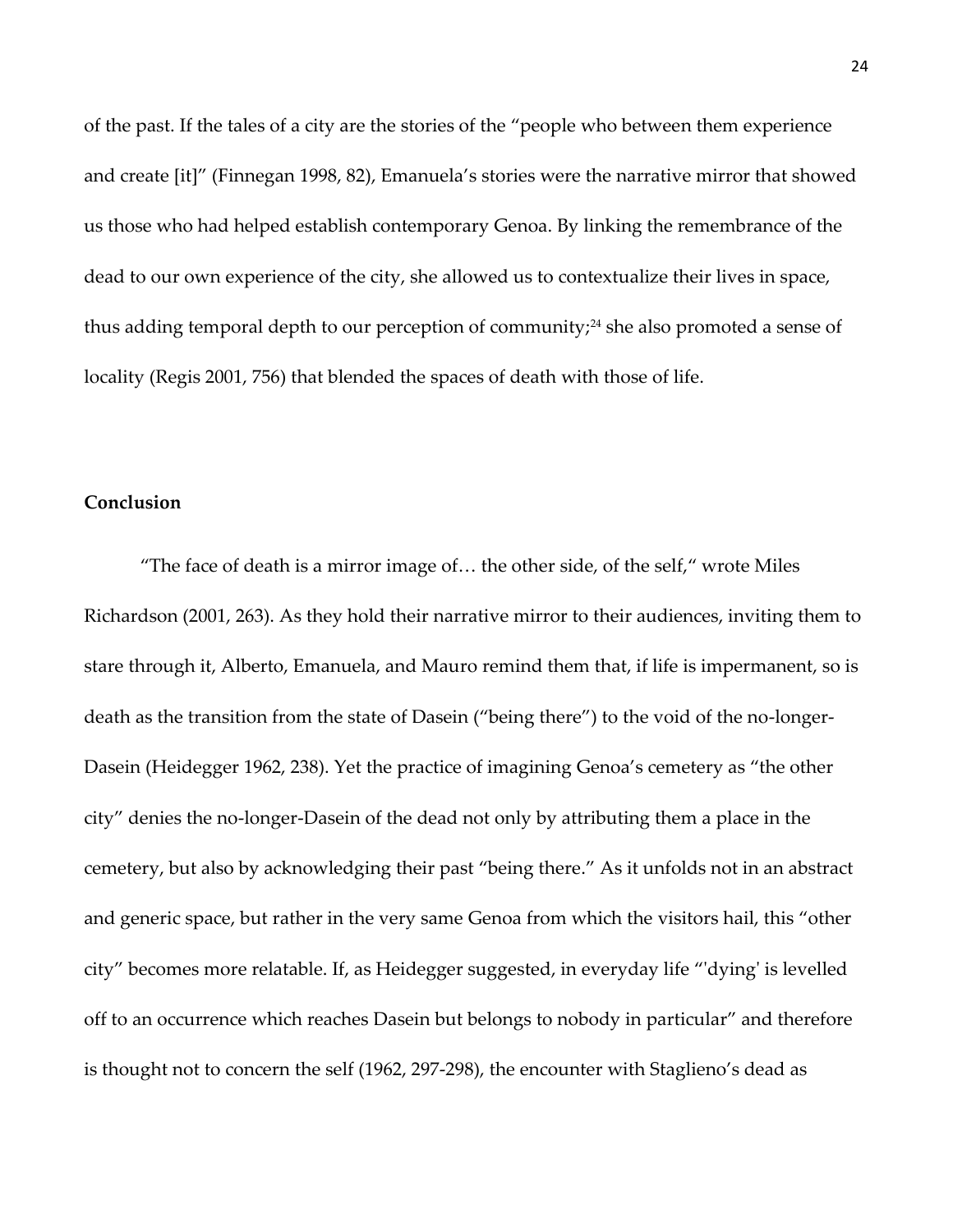mediated by poets, theater troupes, and story hunters is a narrative *memento mori.* By inviting their audiences to interrupt normalcy and engage those who are no more, Alberto, Emanuela and Mauro provide opportunities for a liminoid experience meant to disabuse their publics of their own feelings of immortality.

Staglieno's dead as presented by poets, volunteers, and theater troupes inhabited, experienced, described, and even helped build the same city where their audiences live. To the attentive eye, suggest the Per Staglieno story hunters, signs of this past presence are hidden in myriad urban sites and wait to be discovered. Not only can the voices of the dead still be heard in their poetry, argues Alberto, but their musings about the cemetery, and therefore mortality, resemble those of Genoa's contemporary residents. Their relatability extends to the lives of contemporary residents, too, surmise the Nettle Theater performers, pointing to the nuanced emotions with which Staglieno's dead display their affinity with their contemporary publics. Staglieno's mirror emerges out of a narrative web that, eschewing the grief of burying a loved one, turns this cemetery into a stage for a more distant—and yet still intimate--contemplation of the complexities of life as well as its precarious nature.

In the 19th century, Staglieno's bourgeois monuments told secular stories about hard work, charitability, and familial piety (Malone 2017; Sborgi1996); they also consigned the deceased to eternity, negating their absence even as they reiterated it.<sup>25</sup> Theirs was the kind of preverbal, artistic narrativity that strikes the senses as it builds in space (Ricoeur 2016, 31). Over a century later, Staglieno's poets, story hunters, and performers use the narrative power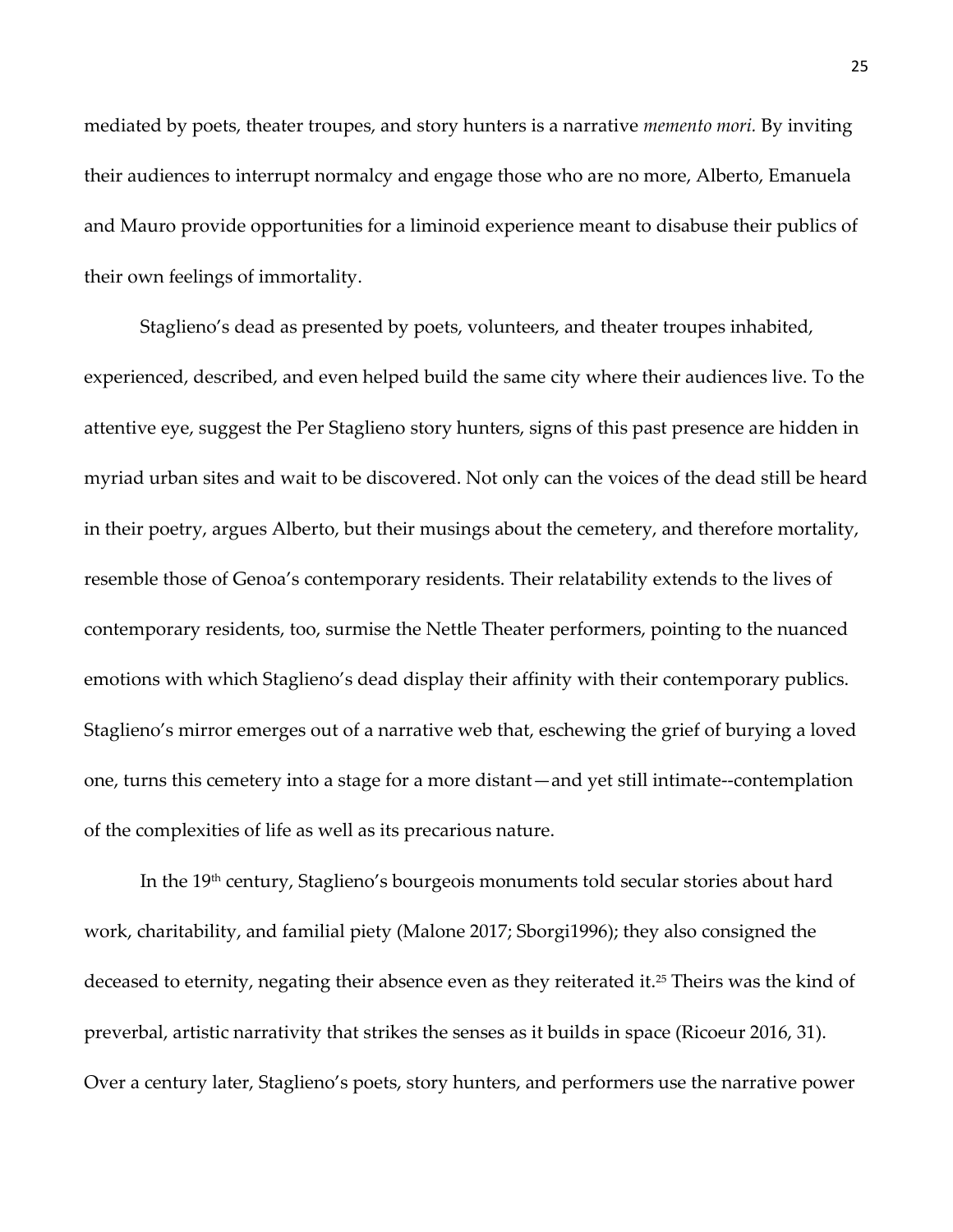of the spoken work to reinscribe thanatopsis into its spaces. As they do so, they both participate in, and contribute to, the experience economy that is typical of the contemporary tourist industry (Pine and Gilmore 2011; Sundbo and Darmer 2008). Unlike other forms of dark tourism, however, Staglieno's contemporary thanatopsis entails neither the commodification nor the kitschification of death (see Sharpley and Stone 2009). Instead, the events that periodically animate its alleys resonate with the type of cultural tourism that has developed in Genoa over the last several decades as well as its residents' disposition towards the appreciation of this city's familiar spaces through the lenses of high culture (Guano 2017). In Staglieno, this type of tourism relies on the efforts of volunteers who not only relish trafficking in stories, but also engage literature, history and theater as they use the cemetery as an expressive canvas for their own ideas and goals.<sup>26</sup> What they produce is not material but rather symbolic and affective value as a labor of love that carries its own rewards, namely the pleasures of generating and sharing meaning through forms of cultural production that are inextricably connected to these individuals' own sensibilities, their tastes, and their relationship to the city and its spaces. As they attempt to ensconce their publics in their own cosmologies, these thanatoptic storytellers contribute to reiterating Staglieno's role as a mirror: the "other city" where the dead dwell and the living tell their stories.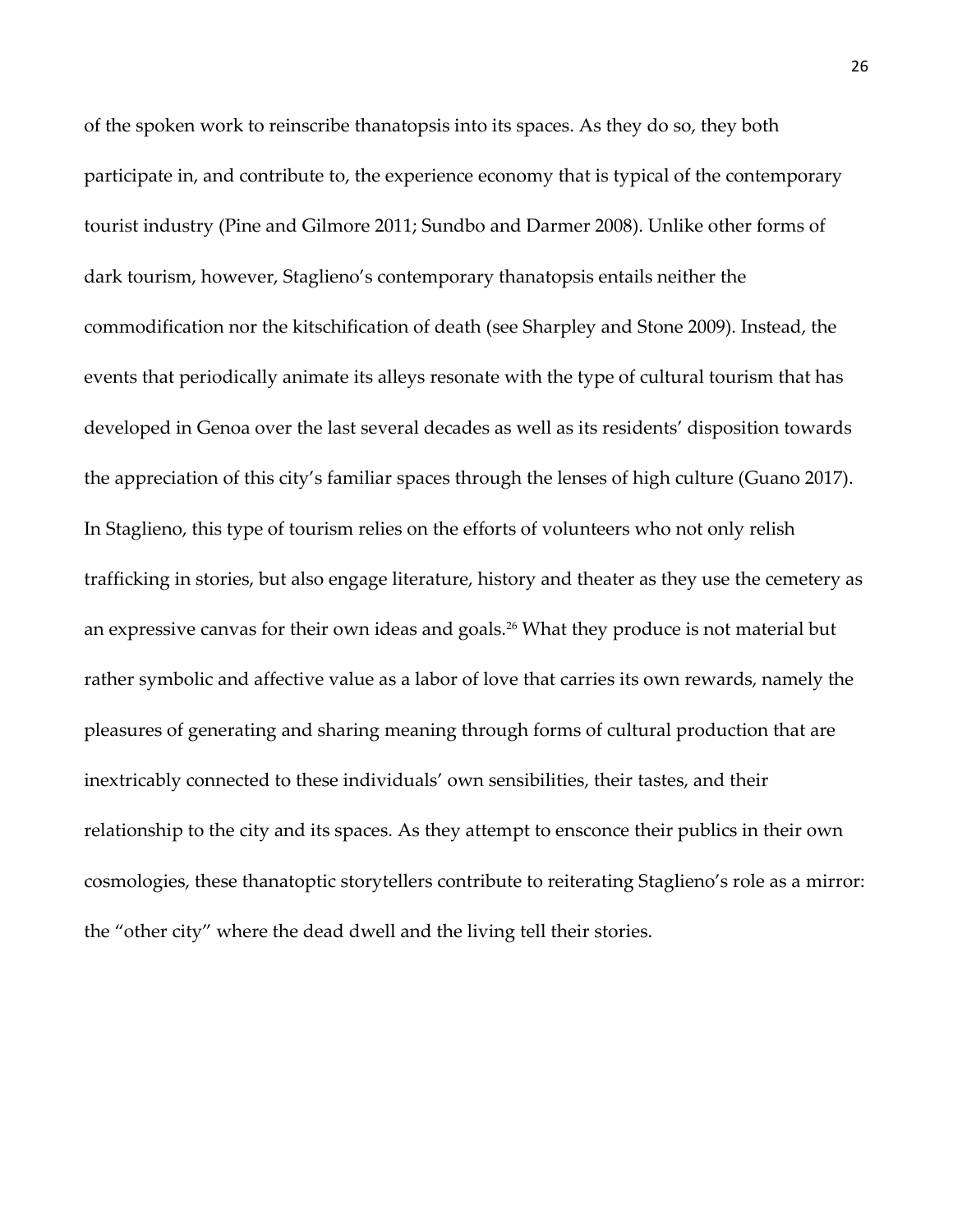#### **Acknowledgements**

This paper is dedicated to the memory of Miles Richardson. I am indebted to Jennifer Patico, Faidra Papavasiliou, and my anonymous reviewers for their valuable feedback as well as to Steve Black and Nicola Sharratt for their insights into narrative and the thrill of cemeterial discoveries. The author has no conflict of interest to declare.

#### **Endnotes**

 $^{\rm 1}$  In this work, Dora Williams is a woman of humble origins and a social climber who meets her destiny after marrying Count Navigato.

<sup>2</sup> Unlike other forms of tourism, cultural tourism is frequently incorporated into one's everyday life and familiar spaces (Stylianou-Lambert 2011).

<sup>3</sup> [http://www.staglieno.comune.genova.it/it/node/1599,](http://www.staglieno.comune.genova.it/it/node/1599) 12/23/2020

<sup>4</sup> Silvia Melloni, Project Manager of the Fabbrica di Staglieno NGO, personal communication (2016).

<sup>5</sup> Genoa was a marginal Grand Tour destination (Black 2003). On this city's oligarchy, see Garibbo (2000).

<sup>6</sup> Drawing on Heidegger (1962, 282), I distinguish between the "dead" as those who are "no longer factically

'there'" and the "deceased" as those who are still an object of "concern" for the living. My choice of the word

"dead" throughout this paper is a remark on the temporal and affective distance between the living and those

who, buried in Staglieno, are commemorated through the events described in this ethnography.

<sup>7</sup> Staglieno is also a location of walking tours led by professional guides. These usually focus on the cemetery's

artwork; also, guides charge a fee for their services. For the role of walking tours in Genoa's cultural tourism, see

Guano (2017).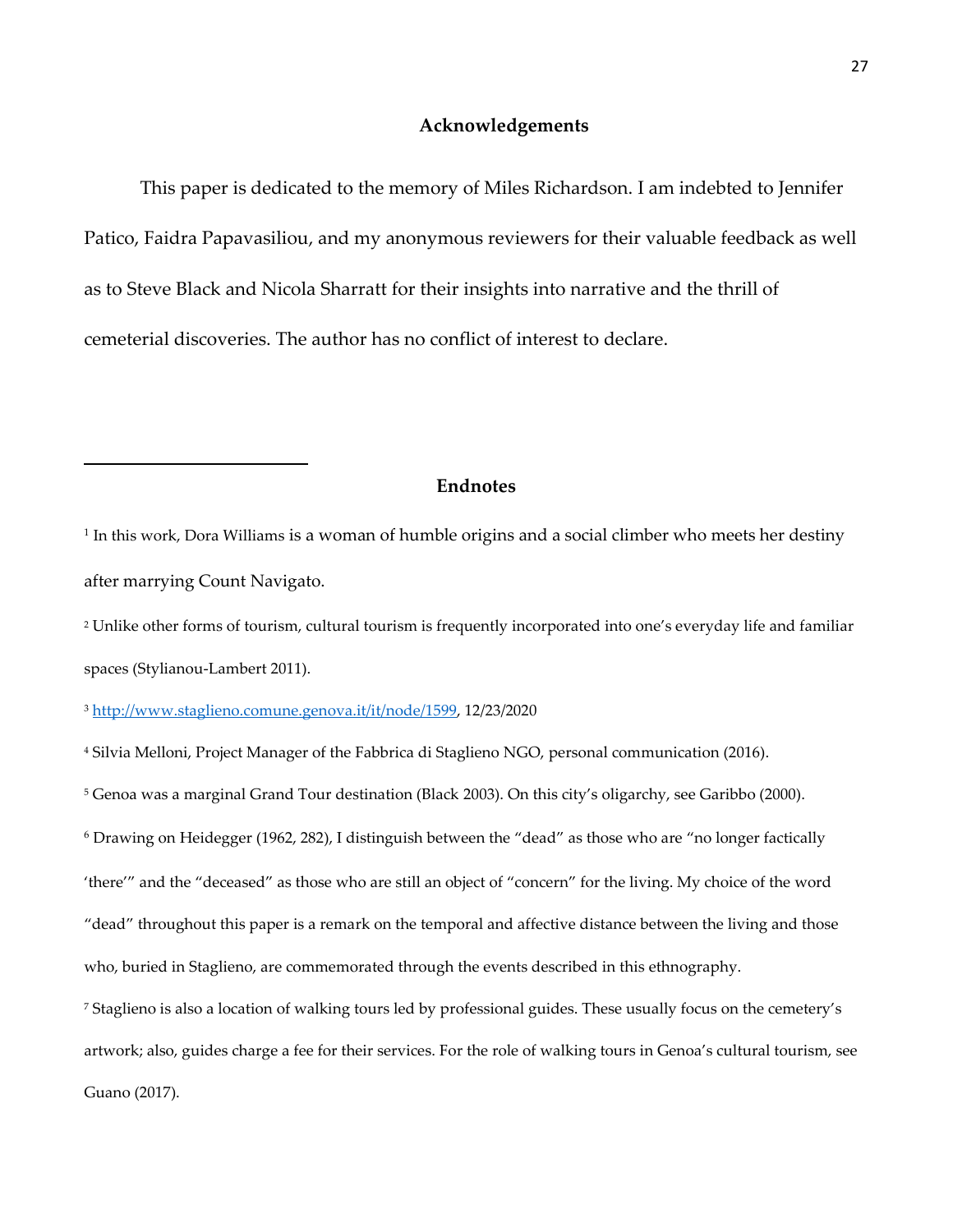<sup>8</sup> Research entailed participant observation during Staglieno's storytelling events as well as 19 in-depth semistructured interviews with the individuals organizing and staging them.

<sup>9</sup> Much to the chagrin of those Genoese who work in the local tourist sector, the Staglieno cemetery is not a

UNESCO heritage site.

<sup>10</sup> For a definition of the liminoid stage, see Turner (1974).

<sup>11</sup> On this topic, see also Seaton and Lennon (2012, 1575).

<sup>12</sup> On nexus of sensuous and signifying processes pertaining to sensing and making sense, see Howes (2015).

13 Remembrance is the "commemoration and memorialization of those whose suffering and death one may not have personally witnessed'' (Walter, 2009, 47).

14 [https://www.teatrortica.it/chi-siamo/,](https://www.teatrortica.it/chi-siamo/) April 22, 2020. On the nexus of aesthetic experience and political engagement in theater, see Ingram (2011).

<sup>15</sup> For an ethnography of heritagization from below in Staglieno's postindustrial surroundings, see Guano (2020).

<sup>16</sup> As is the case with other postindustrial peripheries of continental Europe, this neighborhood hosts those facilities and infrastructures that would be unthinkable in Genoa's bourgeois downtown. These include a sewage purification plant; a garbage incinerator; a large prison; and a cumbersome highway bridge along with a host of dismissed factories.

17 The unpublished stage script is by Giancarlo Mariottini.

<sup>18</sup> A few yards away from Caterina's tomb, a plaque installed in 2012 commemorates the victims of femicide.

<sup>19</sup> See also Fuss 2003; Richardson 2001; Stone 2012.

 $20$  As, in the 20<sup>th</sup> century, Staglieno became an object of proactive avoidance, the local bourgeoisie shifted its attention away from their family graves. When, due to deindustrialization, Genoa's economy began to decline, many of them moved to other cities. As a result of these transformations, much of the cemetery is now in disarray.

<sup>21</sup> The term Risorgimento refers to Italy's  $19<sup>th</sup>$  century struggle to attain unification as an independent nation.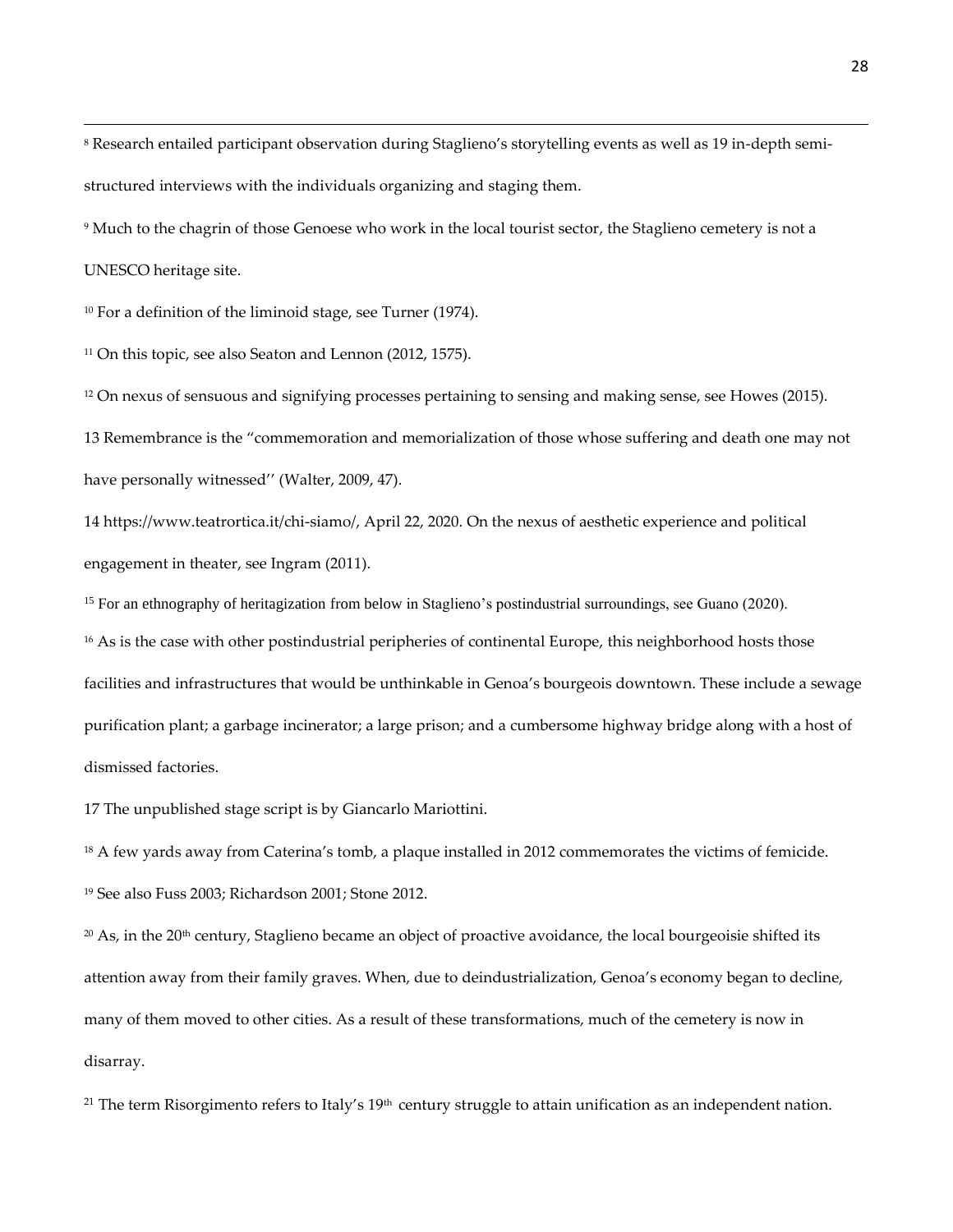<sup>22</sup> One could read Eugenio's story as a moral neoliberal (Muehlebach 2012) tale of sorts: one whereby a self-reliant individual wrestles with a negligent state to recover historical artifacts that are invested with both commercial and affective—in fact, patriotic—value. However, in this story the state is not fully obliterated as one would expect of a truly neoliberal narrative; instead, it is forced to stand up to its role as a guarantor of heritage vis-a-vis local and national communities.

<sup>23</sup> The Per Staglieno volunteers frequently complain about an institutional negligence ranging from the failure to provide them with the necessary tools to the cemetery staff's unwillingness to pick up the trash generated by their labor.

<sup>24</sup> As Ricoeur put it, "The first step of living in a community starts with the narratives of life that we exchange." (2016, 35).

<sup>25</sup> On this topic, see Richardson (2001, 266) and Verdery (1999, 5).

<sup>26</sup>This is not to claim that these volunteers' efforts escape the ideological purchase of neoliberalism; however, I contend that they promote the aesthetic consumption of urban spaces typical of neoliberal urbanism (Cavanaugh 2009; Dicks 2004; Harvey 1991) without participating in its market economy. Their rewards, I suggest, are of a different kind.

#### **Works Cited**

Ariѐs, Philippe 1991 *The Hour of Our Death,* NY: Vintage.

Black, Jeremy 2003 *Italy and the Grand Tour,* New Haven, CT: Yale University Press.

Bowman, Michael and Phaedra Pezzullo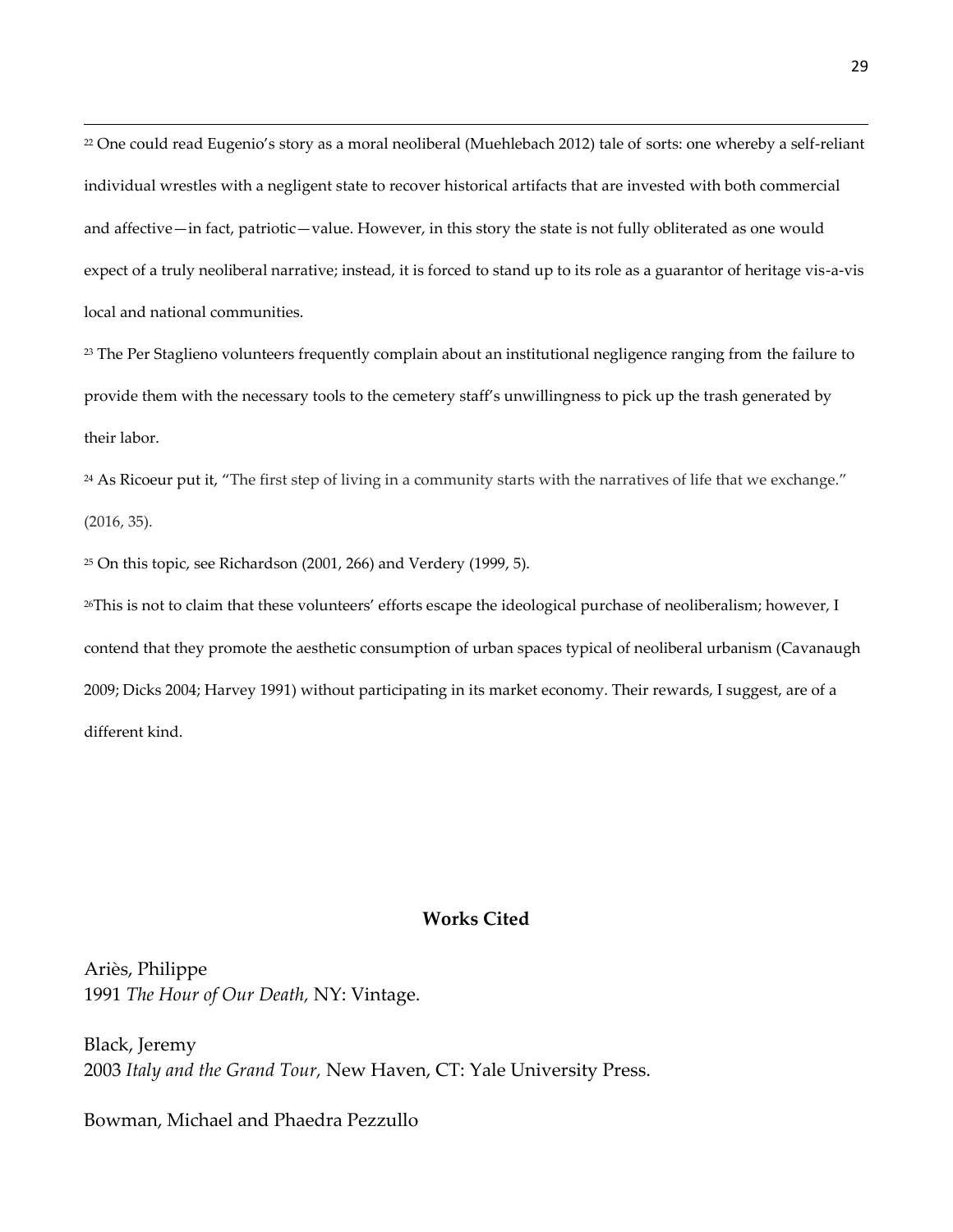2010 "What's So 'Dark' About 'Dark Tourism'?" in *Tourist Studies* 9(3): 187-202.

Bruner, Jerome 2004 "Life as Narrative," *Social Research: An International Quarterly*, 71:2 691-710

1994 The "Remembered Self", in Neisser, Ulric and Robyn Fivush (eds.) *The Remembering Self*; Cambridge University Press, 1994, pgs. 41-54.

1986 *Actual Minds, Possible Worlds.*; Cambridge, MA: Harvard University Press

Cavanaugh, Jillian, 2009 *Living Memory.* Oxford, UK: Wiley-Blackwell.

Dicks, Bella 2004 *Culture on Display.* London, UK: Open University Press.

Edensor, Tim 2005 *Industrial Ruins,* Oxford, UK: Berg.

Finnegan, Ruth 1998, *Tales of the City*. Cambridge, UK: Cambridge University Press.

Foscolo, Ugo 1994[1807] *Opere*, Torino: Einaudi

Foucault, Michel 1986 "Of Other Spaces." *Diacritics* 16 (1):22–27.

Fuss, Diana 2003 **"**Corpse Poems*," Critical Inquiry*, 30(1):1-30

Garibbo, Luciana 2000 *Politica, amministrazione e interessi a Genova (1815-1940)*. Milan: Franco Angeli.

Graburn, Nelson 1989 "Tourism: The Sacred Journey," in Smith, Valene (ed.), *Hosts and Guests*, Philadelphia: University of Pennsylvania, 19-36.

Guano, Emanuela 2020 "Neoliberal Aesthetics, Dissensus, and the Struggle against Redevelopment in a Postindustrial Periphery," *Space and Culture: An International Journal of Cultural Spaces*, DOI:10.1177/1206331220908212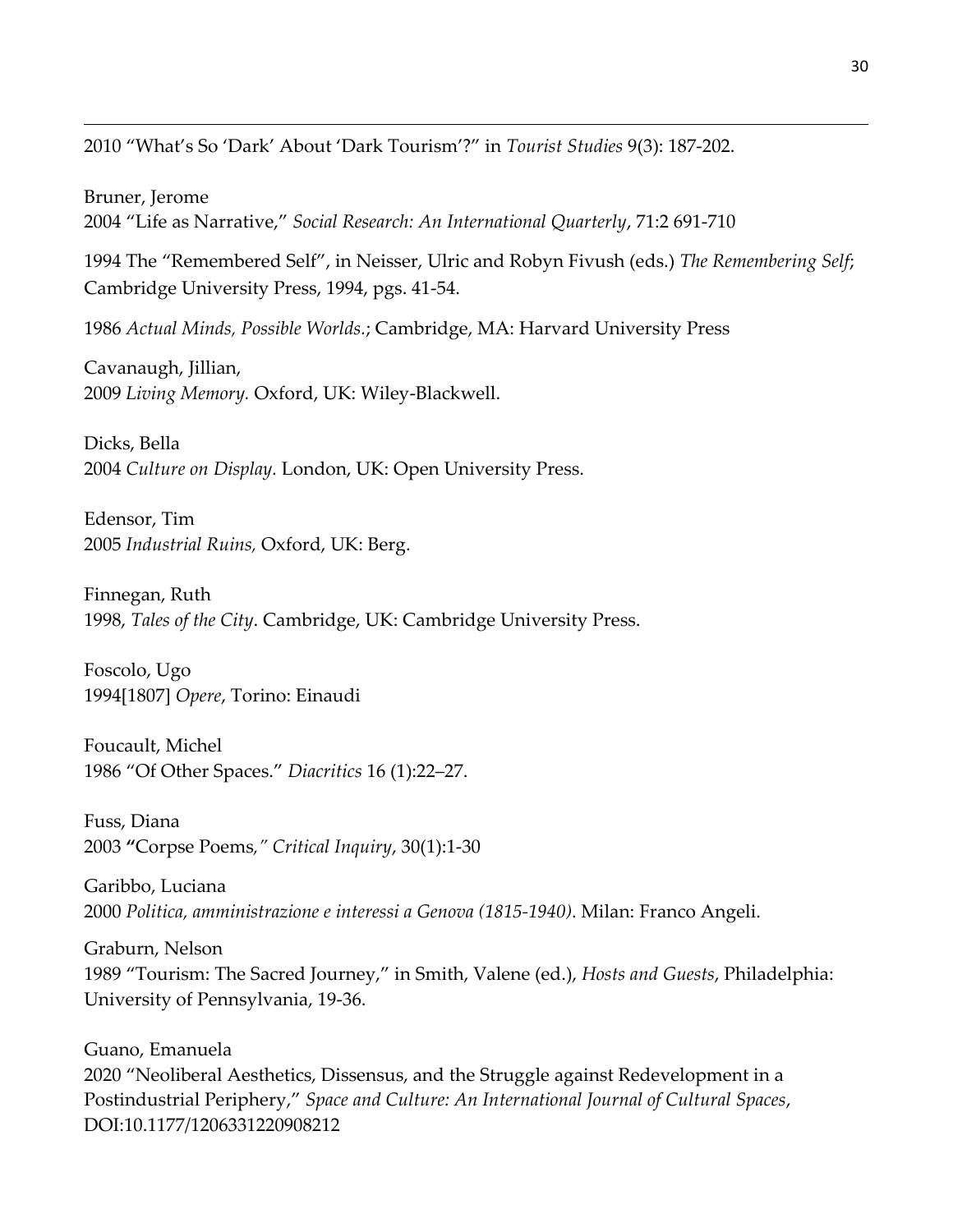2017 *Creative Urbanity*, Philadelphia: University of Pennsylvania Press.

Hardy, Barbara 1968 "Towards a Poetics of Fiction," *Novel* 2: 5-14.

Harrison, Rodney 2013 *Heritage: Critical Approaches*, NY: Routledge.

Harvey, David 1991 *The Condition of Postmodernity*. Cambridge, MA: Basil Blackwell.

Heidegger, Martin 1962 *Being and Time*, Oxford: Blackwell.

Holtorf, Cornelius 2005 *From Stonehenge to Las Vegas.* Walnut Creek: Altamira.

Howes, David 2015 The science of sensory evaluation. *In* Drazin, A. & S. Kuchler (eds.), *The Social Life of Materials.* London, UK: Bloomsbury Academic; pp. 81-97.

Ingram, Mark 2011 Mark, *Rites of the Republic*; Toronto, Ontario: University of Toronto Press.

Jackson, Michael 2007 *Excursions*. Durham: Duke University Press.

Malone, Hannah 2017 *Architecture, Death, and Nationhood*, NY: Routledge

Maschio, Thomas 1995 Narrative, Memory, and the Self in Southwestern New Britain *Anthropology and Humanism* 20(2):98-116.

Master, Edgar Lee 2007(1915) *Spoon River Anthology*, NY: Simon and Schuster.

Mellor, Philip, and Shilling, Chris 1993 "Modernity, self-identity and the sequestration of death." *Sociology*, 27, 411–431.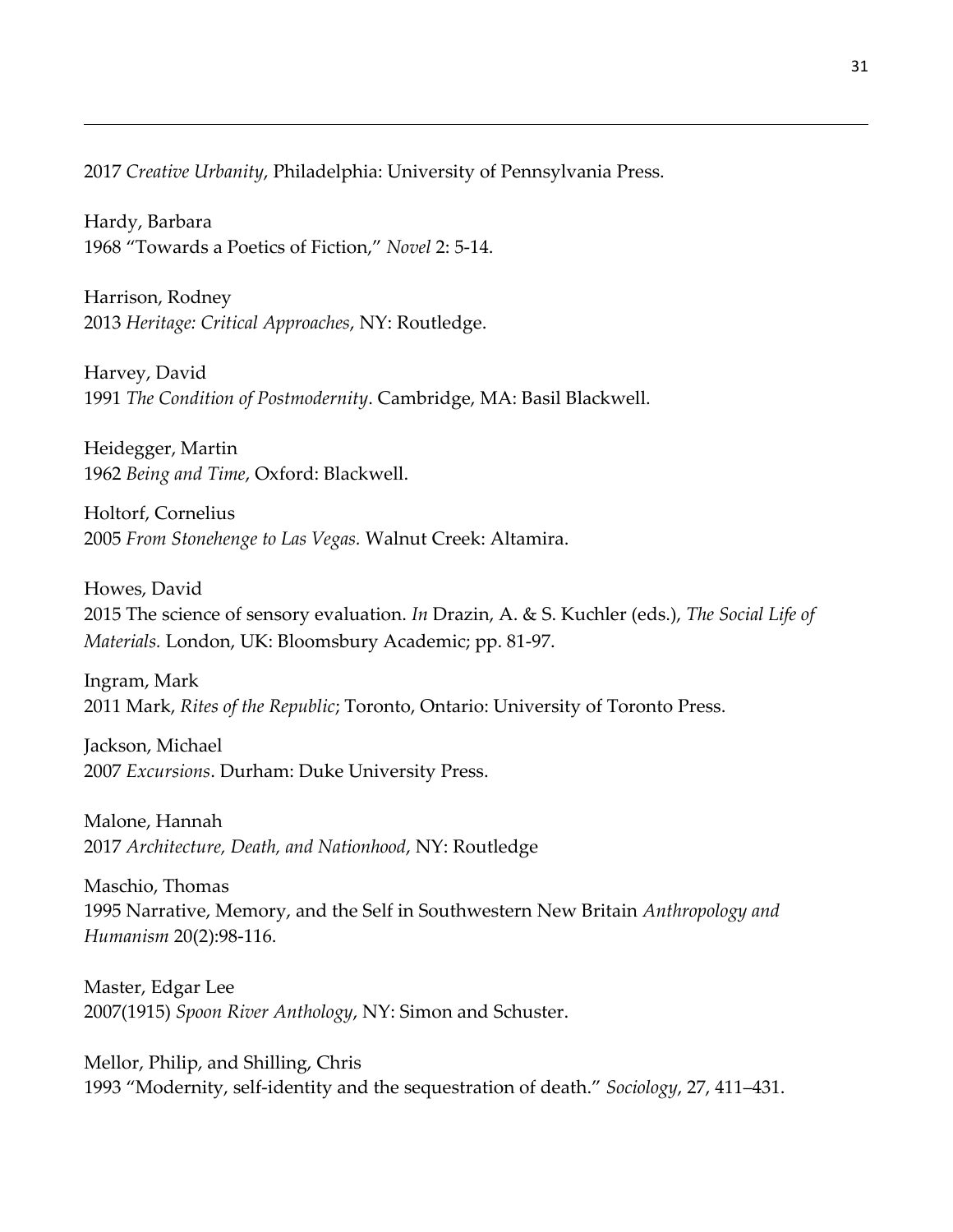Muehlebach, Andrea 2012 *The Moral Neoliberal*. Chicago: University of Chicago Press.

Navaro-Yashin, Yael 2012 *The Make-Believe Space*. Durham, NC: Duke University Press.

Nora, Pierre 1989 "Between Memory and History: Les Lieux de Mémoire," *Representations*: *Memory and Counter-Memory*.26:7-24.

Pine, B. J. & J. H. Gilmore 2011 *The Experience Economy*, Cambridge: Harvard Business Press.

Regis, Helen 2001 "Blackness and the Politics of Memory in the New Orleans Second Line," *American Ethnologist* 28(4):752-777.

Resasco, Ferdinando 2011[1892] *La necropoli di Staglieno*. London, UK: British Library

Richardson, Miles 2001 "The Gift of Presence," in Adams, Paul et al (eds.) *Textures of Place*, Minneapolis: University of Minnesota Press, 257-272

Ricoeur, Paul 2016 "Architecture and Narrativity," *Ricoeur Studies*, 7(2) DOI10.5195/errs.2016.378

2009 *Living Up to Death,* Chicago: The University of Chicago Press.

Rorty, Amelie 1976 "A Literary Postscript." In Rorty, A. (ed.), *The Identity of Persons.* Berkeley: University of California Press.

Ruin, Hans 2019 *Being with the Dead*, Stanford University Press.

Seaton, A.V. 1996 "Guided by the dark: From thanatopsis to thanatourism," *International Journal of Heritage Studies*, 2:(4), 234-244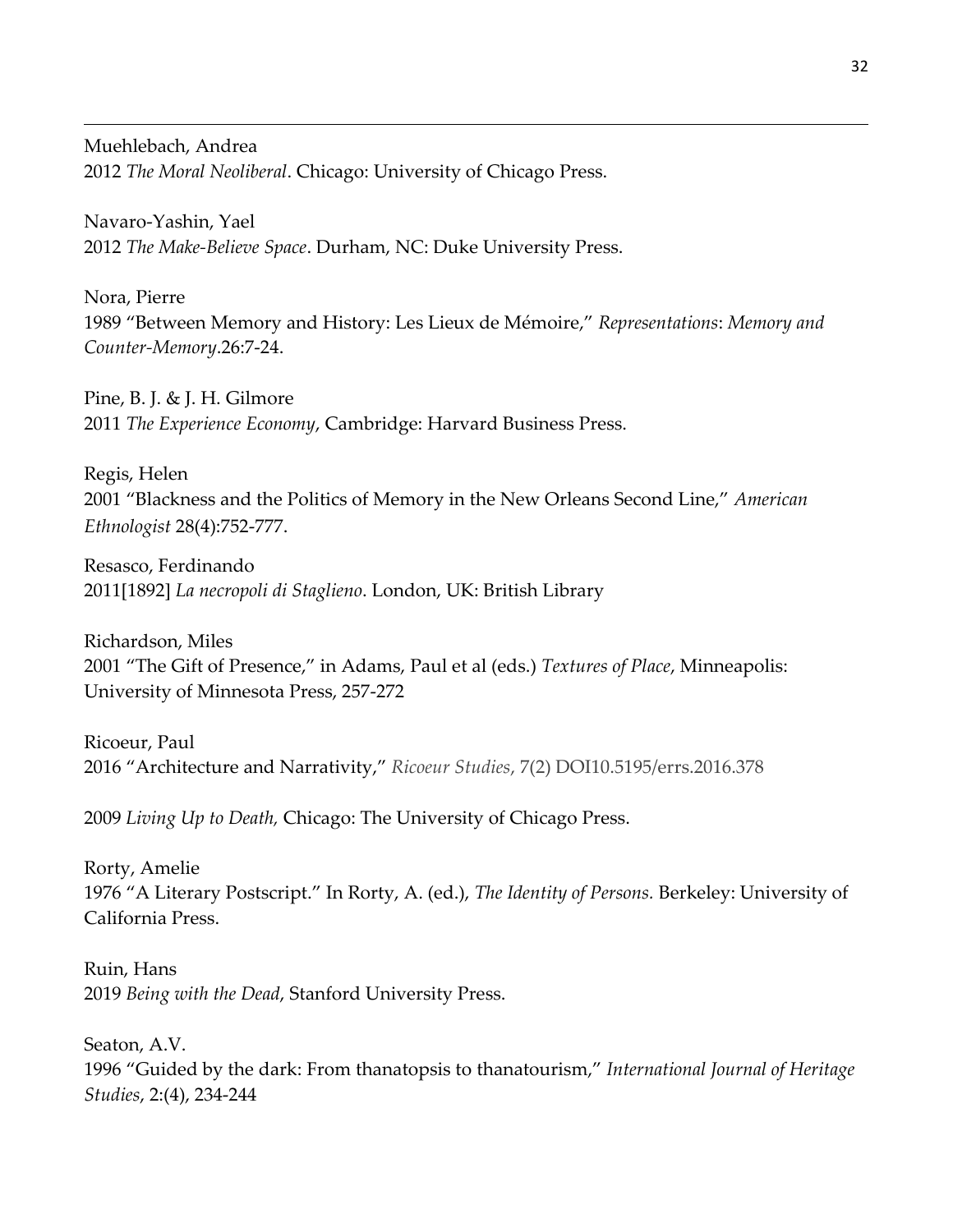Seaton, A.V. and J.J. Lennon, 2012 "Thanatourism in the Early 21st Century: Moral Panics, Ulterior Motives and Alterior Desires." In Singh, T.V. (ed) *New Horizons in Tourism,* Oxford: Oxford University Press, 62-82

Sbarbaro, Camillo 1920{1990} "Via Montaldo 13/8," in Costa, Giampiero (ed.) *Trucioli.* Milan: Scheiwiller, 1990, 331-2.

Sborgi, Franco 1996 Staglieno e la scultura funeraria ligure tra Ottocento e Novecento, Milan: Artema

Spiegel, Andrew 2011 Categorical difference versus continuum: Rethinking Turner's liminal-liminoid distinction, *Anthropology Southern Africa*, 34:1-2.

Schank, Roger and Robert Abelson, 1995 "Knowledge and Memory," In R. S. Wyer (ed.), *Advances in social cognition, Vol. 8*. Hillsdale, NJ: Lawrence Erlbaum, 1-86

Sharpley, R., and Stone, P. R. 2009 "Representing the Macabre"In R. Sharpley & P. R. Stone (Eds.), *The darker side of travel*, Bristol: Channel View, 109-128.

Somers, Margaret 1994 "The Narrative Constitution of Identity," *Theory and Society* 23(1):605-649.

Stone, P. 2012 "Dark Tourism and Significant Other Death" *Annals of Tourism Research*. 39(3): 1565-1587.

2011 Dark Tourism Experiences: Mediating Between Life and Death, in Sharpley, R. and P Stone (eds.) *Tourist Experience.* Abingdon: Routledge, 21-27

Stylianou-Lambert, Theopisti 2011 "Gazing from Home: Cultural Tourism and Art Museums," *Annals of Tourism Research*, 38(2):403-421.

Sundbo, J & P. Darmer 2008 *Creating Experiences in the Experience Economy*. Cheltenham: Edward Elgar.

Turner, Victor